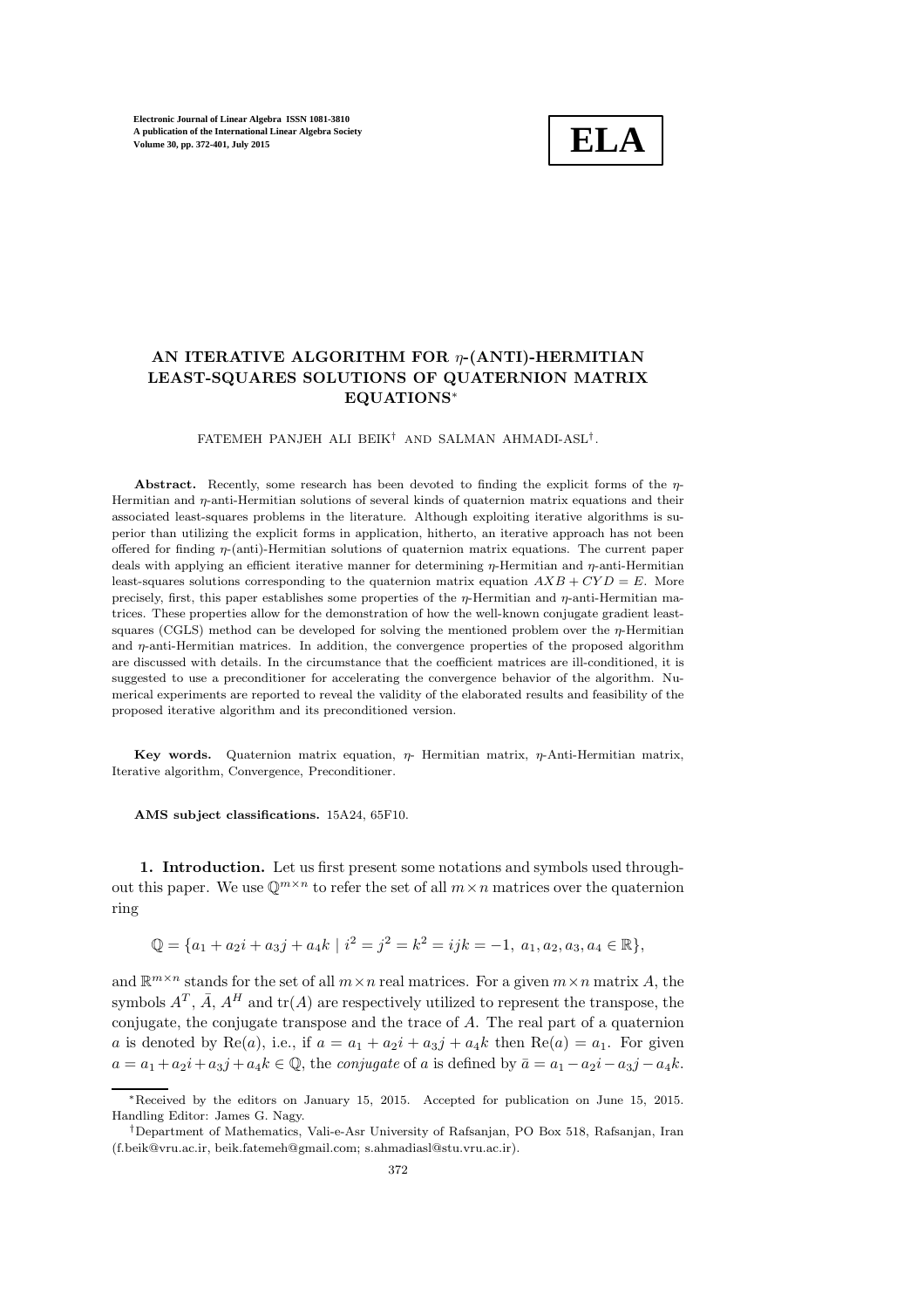**ELA**

Iterative Algorithm for η-(Anti)-Hermitian Solutions of Quaternion Matrix Equations 373

The *inner product over*  $\mathbb{Q}^{m \times n}$  is defined as follows:

$$
\langle A, B \rangle = \text{Re}(\text{tr}(B^H A)) \quad \text{for } A, B \in \mathbb{Q}^{m \times n},
$$

and the induced matrix norm is specified by

$$
||A|| = \sqrt{\langle A, A \rangle} = \sqrt{\text{Re}(\text{tr}(A^H A))}.
$$

As a natural way, the *inner product over*  $\mathbb{Q}^{m \times n} \times \mathbb{Q}^{m \times n}$  can be elucidated by

$$
\langle [A_1, A_2], [B_1, B_2] \rangle = \langle A_1, B_1 \rangle + \langle A_2, B_2 \rangle,
$$

where  $[A_1, A_2]$  and  $[B_1, B_2]$  belong to  $\mathbb{Q}^{m \times n} \times \mathbb{Q}^{m \times n}$ . The set of all  $n \times n$  real symmetric and anti-symmetric matrices are respectively indicated by  $\mathbb{SR}^{n \times n}$  and  $\mathbb{ASR}^{n \times n}$ . A matrix  $A \in \mathbb{Q}^{n \times n}$  is  $\eta$ -Hermitian if  $A^{\eta H} = A$  and it is called  $\eta$ -anti-Hermitian if  $A^{\eta H} = -A$  where  $A^{\eta H} = -\eta A^H \eta$  and  $\eta \in \{i, j, k\}$ . The set of all  $\eta$ -Hermitian and  $\eta$ -anti-Hermitian matrices are respectively signified by  $\eta \mathbb{H} \mathbb{Q}^{n \times n}$  and  $\eta \mathbb{A} \mathbb{Q}^{n \times n}$ .

The linear matrix equations have a crucial role in many branches of applied and pure mathematics such as control and system theory, stability theory, perturbation analysis, etc; for further details one may refer to [\[1,](#page-24-0) [2,](#page-24-1) [9,](#page-25-0) [18,](#page-25-1) [42,](#page-26-0) [43,](#page-26-1) [44\]](#page-26-2) and the references therein. So far, several types of iterative algorithms have been proposed for solving various kinds of (coupled) matrix equations in the literature. For instance, Beik and Salkuyeh [\[3\]](#page-24-2) have presented the Global Full Orthogonalization Method (Gl-FOM) and Global Generalized Minimum Residual (Gl-GMRES) method to determine the unique solution group  $(X_1, X_2, \ldots, X_p)$  of the subsequent coupled linear matrix equations

$$
\sum_{j=1}^p A_{ij} X_j B_{ij} = C_i,
$$

where the nonsingular matrices  $A_{ij} \in \mathbb{R}^{n \times n}$  and  $B_{ij} \in \mathbb{R}^{n \times n}$  and the right hand side  $C_i \in \mathbb{R}^{n \times n}$  are known matrices for  $i, j = 1, 2, ..., p$ . In [\[4\]](#page-24-3), an efficient algorithm has been presented to solve the next coupled Sylvester-transpose matrix equations over the generalized centro-symmetric matrices

$$
\sum_{j=1}^{q} A_{ij} X_j B_{ij} + C_{ij} X_j^T D_{ij} = C_i, \quad i = 1, \dots, p,
$$

in which  $A_{ij}, C_{ij} \in \mathbb{R}^{r_i \times n_j}$ ,  $B_{ij}, D_{ij} \in \mathbb{R}^{n_j \times s_i}$  and  $C_i \in \mathbb{R}^{r_i \times s_i}$  are given matrices and the matrices  $X_j \in \mathbb{R}^{n_j \times n_j}$  are unknown for  $j = 1, 2, ..., q$ . By making use of convex optimization theory, Cai and Chen [\[8\]](#page-25-2) have proposed an iterative algorithm for finding the least-squares bisymmetric solutions of the coupled matrix equations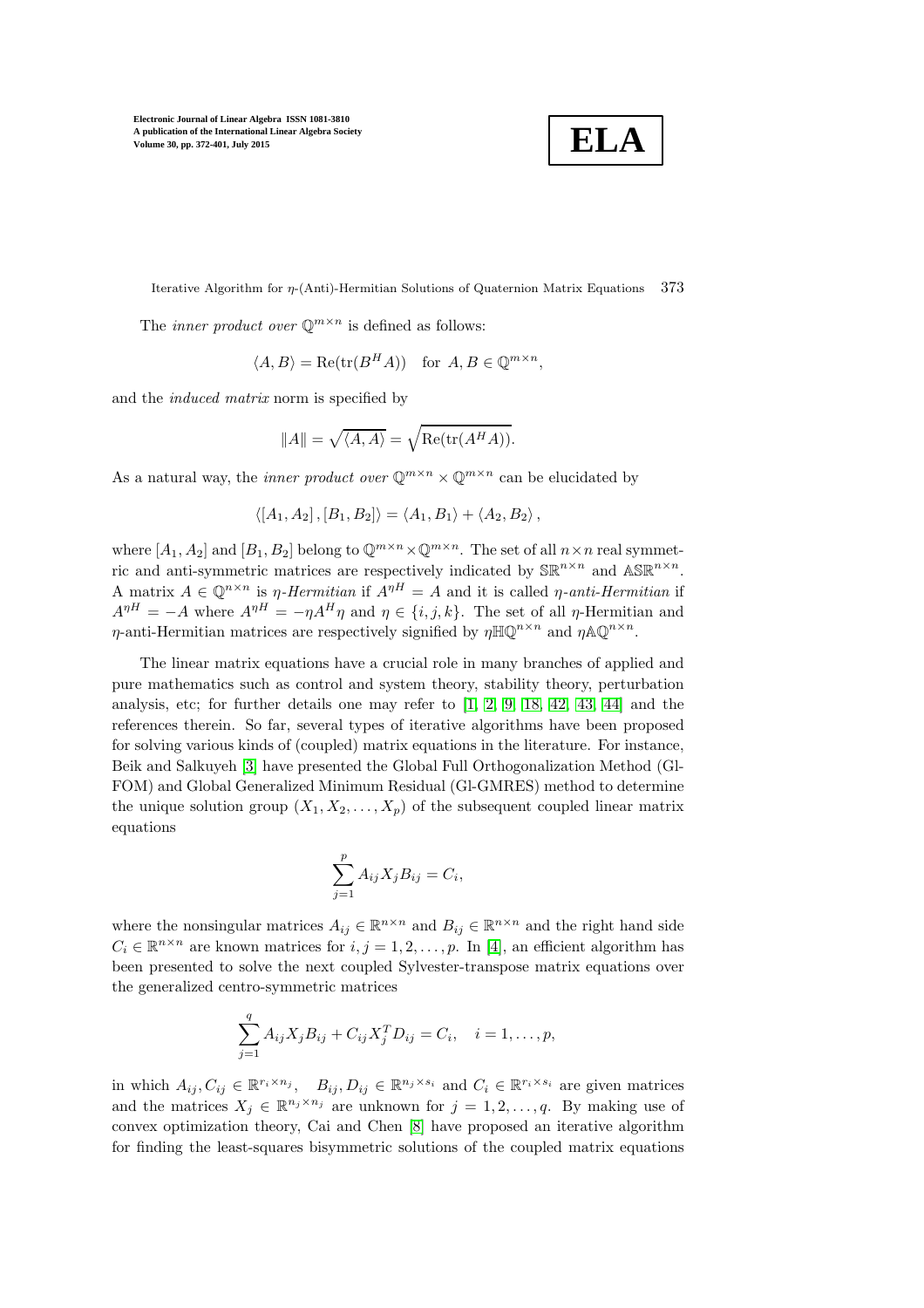

,

### 374 F.P.A. Beik and S. Ahmadi-Asl

 $(A_1XB_1, A_2XB_2) = (C_1, C_2)$ . Ding and Chen [\[15,](#page-25-3) [16,](#page-25-4) [17\]](#page-25-5) have developed some stationary iterative methods named gradient-based iterative methods to solve some kinds of matrix equations. In [\[11,](#page-25-6) [13\]](#page-25-7), Dehghan and Hajarian have developed the well-known conjugate gradient (CG) method to solve the ensuring coupled matrix equations

$$
\begin{cases} \sum_{i=1}^{l} A_i X B_i + \sum_{i=1}^{l} C_i Y D_i = M \\ \sum_{i=1}^{l} E_i X F_i + \sum_{i=1}^{l} G_i Y H_i = N \end{cases}
$$

and

$$
\begin{cases}\nA_{11}X_1B_{11} + A_{12}X_2B_{12} + \cdots + A_{1l}X_lB_{1l} = C_1 \\
A_{21}X_1B_{21} + A_{22}X_2B_{22} + \cdots + A_{2l}X_lB_{2l} = C_2 \\
\vdots \\
A_{l1}X_1B_{l1} + A_{l2}X_2B_{l2} + \cdots + A_{ll}X_lB_{ll} = C_l\n\end{cases}
$$

respectively. In [\[12\]](#page-25-8), the extended version of the CG method has been examined to solve the succeeding system of matrix equations

$$
\sum_{j=1}^{p} A_{ij} X_j B_{ij} = C_i, \qquad i = 1, 2, \dots, p,
$$

over the generalized bisymmetric matrices. In [\[14\]](#page-25-9), the authors have exploited the idea of the CG method to construct an iterative algorithm to find the generalized reflexive and anti-reflexive solutions of the following system of linear operator equations

$$
\begin{cases}\n\mathcal{F}_1(X) = A_1 \\
\mathcal{F}_2(X) = A_2 \\
\vdots \\
\mathcal{F}_n(X) = A_n\n\end{cases}
$$

.

The outline of this paper is organized as follows. Before ending the current section, we momentarily describe our inspiration for presenting this paper and express two main problems of concern. Section [2](#page-4-0) is devoted to proving some properties of the  $\eta$ -Hermitian and  $\eta$ -anti-Hermitian matrices. In Section [3,](#page-7-0) we propose an iterative algorithm to solve our main mentioned problems and analyze the convergence of the proposed algorithm. The preconditioned version of the algorithm is proposed to accelerate the convergence rate of the method in Section [4.](#page-14-0) In Section [5,](#page-16-0) some numerical examples are solved to demonstrate the validity of the established results and effectiveness of the proposed algorithm. Finally the paper is ended with a brief conclusion and some suggestions for further works in Section [6.](#page-23-0)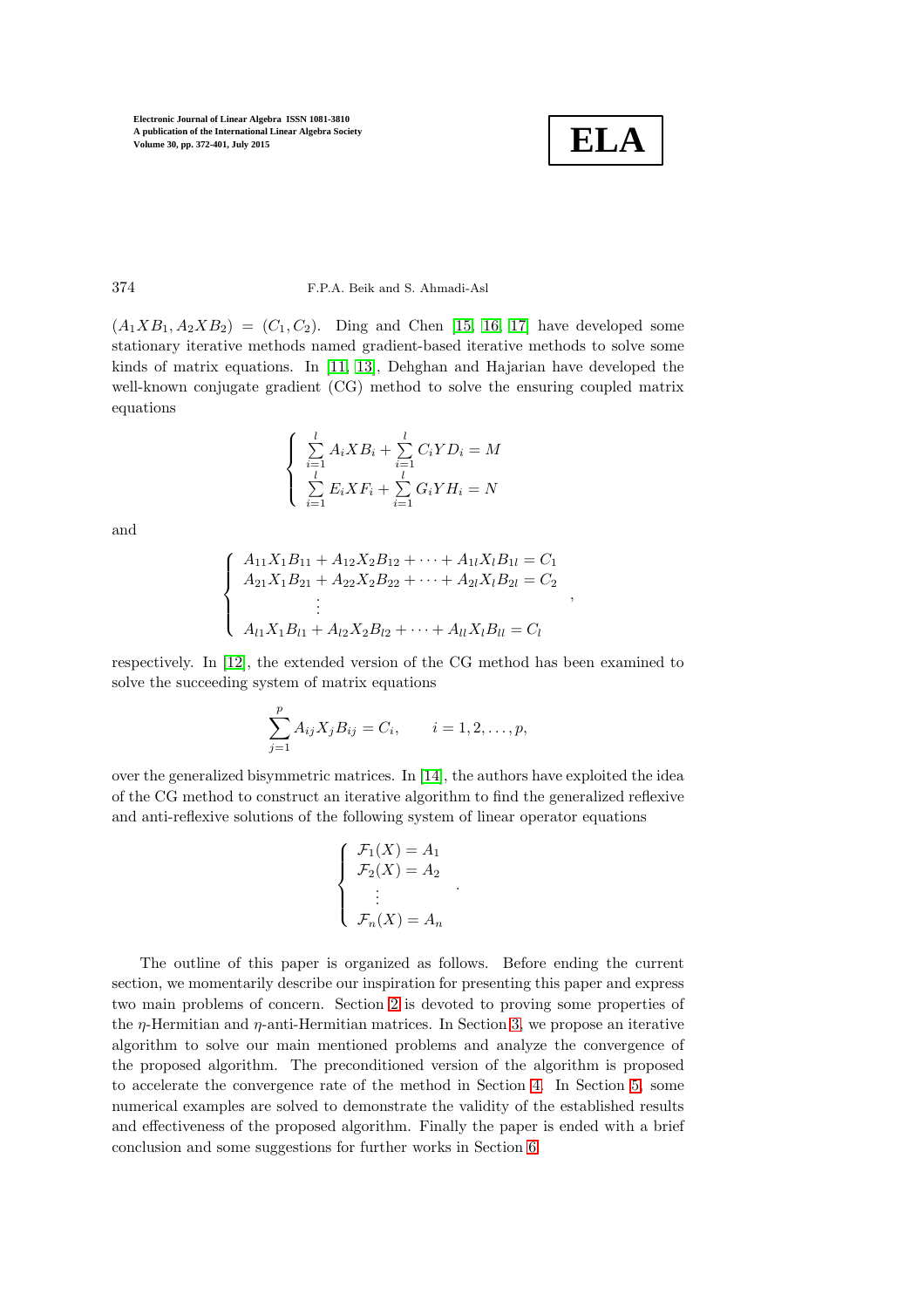**ELA**

Iterative Algorithm for  $\eta$ -(Anti)-Hermitian Solutions of Quaternion Matrix Equations 375

1.1. Motivations and highlight points. Recently, there is a growing interest to find the solutions of quaternion matrix equations. A linear quaternion matrix equation is a linear matrix equation over the quaternion ring; see [\[20,](#page-25-10) [21,](#page-25-11) [22,](#page-25-12) [35,](#page-26-3) [40,](#page-26-4) [41\]](#page-26-5) for more details. We would like to comment here that the quaternion matrices and quaternion matrix equations arise in the fields of quantum physics, signal and color image processing, computer science and so on; for further details see [\[5,](#page-24-4) [6,](#page-24-5) [23,](#page-25-13) [25,](#page-25-14) [33\]](#page-26-6) and the references therein. Lately, some research has focused on developing iterative methods to solve such problems, for instance one may refer to [\[22,](#page-25-12) [28,](#page-25-15) [35\]](#page-26-3).

Obtaining the explicit forms of the  $\eta$ -Hermitian and  $\eta$ -anti-Hermitian solutions of linear quaternion matrix equations have been studied in [\[19,](#page-25-16) [39,](#page-26-7) [40\]](#page-26-4). It is well-known that the explicit forms are not computationally practical even in the case that the size of coefficient matrices are moderate. More precisely, Yuan et al. [\[40\]](#page-26-4) have derived the explicit forms of  $\eta$ -Hermitian and  $\eta$ -anti-Hermitian solutions of  $AXB + CYD = E$ and also the explicit forms of the solution pair  $[X, Y]$  with least-norm theoretically. Nevertheless there exist some drawbacks for utilizing these forms such as:

- The complicated forms of the obtained explicit solutions and the requirement to compute the Moore-Penrose pseudoinverse which would be expensive for large scale quaternion least-squares problems.
- For deriving solutions by means of obtained explicit forms, Kronecker product of matrices is required to be explicitly formed. Therefore the size of original problem increases and causes high computational cost.

These disadvantages in using explicit forms inspire us to develop an iterative algorithm for computing the *η*-Hermitian and *η*-anti-Hermitian solutions of  $AXB +$  $CYD = E$ . We would like to emphasize that, to the best of our knowledge, a neat and feasible iterative technique to solve such solutions has not been examined so far. In the literature, the well-known CGLS method has been successfully implemented to solve different types of matrix equations; the reader may refer to [\[26,](#page-25-17) [27,](#page-25-18) [29,](#page-25-19) [30,](#page-26-8) [31\]](#page-26-9) and the references therein. Hence, our main goal is to extend the CGLS method for resolving the least-squares problem corresponding to the quaternion matrix equation  $AXB + CYD = E$  over the  $\eta$ - Hermitian and  $\eta$ -anti-Hermitian matrix pair [X, Y]. To this end, we first need to establish some properties of  $\eta$ - Hermitian and  $\eta$ -anti-Hermitian matrices. For improving the convergence speed of the proposed algorithm, the application of a preconditioner is examined.

1.2. Problem reformulation. For simplicity, we consider the linear operator  $\mathcal{M}: \mathbb{O}^{n \times n} \times \mathbb{O}^{n \times n} \to \mathbb{O}^{n \times n}$  such that

$$
\mathcal{M}(X,Y) = \mathcal{M}_1(X) + \mathcal{M}_2(Y),
$$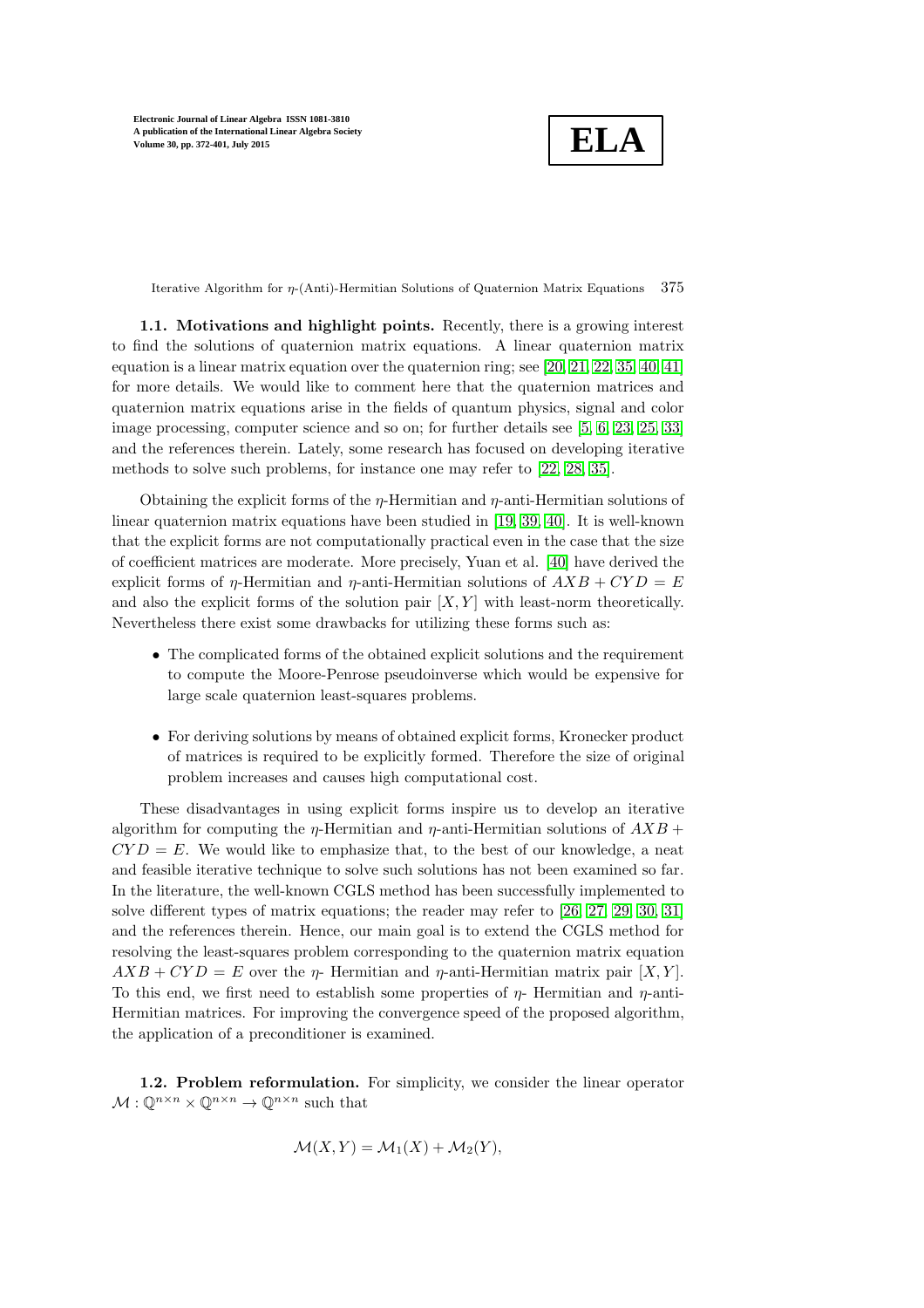

376 F.P.A. Beik and S. Ahmadi-Asl

where  $\mathcal{M}_i: \mathbb{Q}^{n \times n} \to \mathbb{Q}^{n \times n}$  for  $i = 1, 2$ . The linear operators  $\mathcal{M}_1$  and  $\mathcal{M}_2$  are specified by

<span id="page-4-1"></span>(1.1) 
$$
\mathcal{M}_1(X) = AXB \text{ and } \mathcal{M}_2(Y) = CYD.
$$

Using [\(1.1\)](#page-4-1), the matrix equation  $AXB + CYD = E$  can be reformulated in the following form

$$
\mathcal{M}(X,Y) = E.
$$

DEFINITION 1.1. Let  $\mathcal L$  be a linear operator from  $\mathbb Q^{m \times n}$  onto  $\mathbb Q^{m \times n}$ , then the adjoint of  $\mathcal L$  is denoted by  $\mathcal L^*$  and satisfies

<span id="page-4-4"></span>
$$
\langle \mathcal{L}(X), Z \rangle = \langle X, \mathcal{L}^*(Z) \rangle.
$$

By straightforward computations and using the fact that  $tr(XY) = tr(YX)$ , we may conclude that the adjoint operators corresponding to the linear operators  $\mathcal{M}_1$ and  $\mathcal{M}_2$  have the next forms

<span id="page-4-5"></span>
$$
\mathcal{M}_1^*(Z) = A^H Z B^H \quad \text{and} \quad \mathcal{M}_2^*(Z) = C^H Z D^H,
$$

which implies that  $\mathcal{M}^* = (\mathcal{M}_1^*, \mathcal{M}_2^*)$ .

<span id="page-4-2"></span>In this paper, we focus on the solutions of the subsequent two problems.

PROBLEM 1.2. Presume that the  $n \times n$  quaternion matrices  $A, B, C, D$  and E are given. Find the matrices  $X$  and  $Y$  such that

(1.3) kAXB + CY D − Ek is minimized,

<span id="page-4-3"></span>and  $X \in \eta \mathbb{H} \mathbb{Q}^{n \times n}$  and  $Y \in \eta \mathbb{A} \mathbb{Q}^{n \times n}$ .

PROBLEM 1.3. Presume that the  $n \times n$  quaternion matrices  $A, B, C, D$  and  $E$  are given. Suppose that  $S_E$  stands for the solution set of Problem [1.2.](#page-4-2) Given  $\tilde{X} \in \eta \mathbb{H}\mathbb{Q}^{n \times n}$  and  $\tilde{Y} \in \eta \mathbb{A}\mathbb{Q}^{n \times n}$ , find  $X^* \in \eta \mathbb{H}\mathbb{Q}^{n \times n}$  and  $Y^* \in \eta \mathbb{A}\mathbb{Q}^{n \times n}$  such that

$$
\|\tilde{X} - X^*\| + \|\tilde{Y} - Y^*\| = \min_{[X,Y] \in S_E} \|\tilde{X} - X\| + \|\tilde{Y} - Y\|.
$$

<span id="page-4-0"></span>2. On the  $\eta$ -Hermitian and  $\eta$ -anti-Hermitian matrices. In this section, we scrutinize some properties of the  $\eta$ -Hermitian and  $\eta$ -anti-Hermitian matrices which have an essential role for constructing our algorithm to solve the mentioned problems. Exploiting the derived results, two new linear operators are also expounded.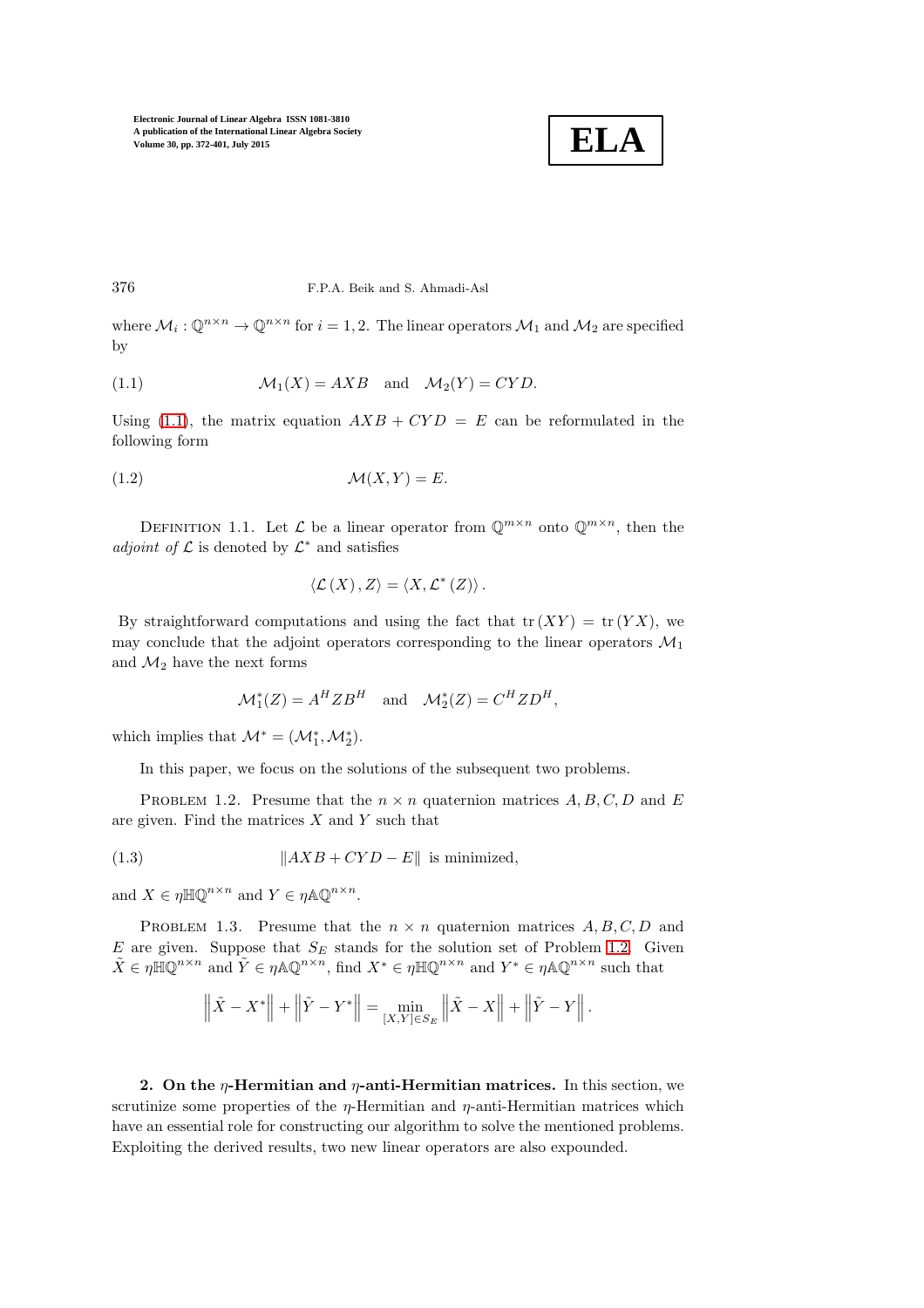**ELA**

Iterative Algorithm for η-(Anti)-Hermitian Solutions of Quaternion Matrix Equations 377

For an arbitrary given  $A \in \mathbb{R}^{n \times n}$ , suppose that the operators  $\mathcal{H}(A)$  and  $\mathcal{S}(A)$ give the Hermitian and skew-Hermitian parts of matrix A, respectively. That is,

$$
\mathcal{H}: \mathbb{R}^{n \times n} \to \mathbb{SR}^{n \times n}
$$

$$
A \mapsto \mathcal{H}(A) = \frac{1}{2}(A + A^T),
$$

and,

$$
S: \mathbb{R}^{n \times n} \to \mathbb{AS} \mathbb{R}^{n \times n}
$$

$$
A \mapsto S(A) = \frac{1}{2}(A - A^T).
$$

The following theorem reveals that the set of all  $n \times n$  quaternion matrices can be written as a direct sum of  $\eta \mathbb{H} \mathbb{Q}^{n \times n}$  and  $\eta \mathbb{A} \mathbb{Q}^{n \times n}$ . The theorem supplies a cardinal tool for extending the CGLS algorithm to solve Problems [1.2](#page-4-2) and [1.3.](#page-4-3)

<span id="page-5-2"></span>THEOREM 2.1. Presume that  $\eta \mathbb{H} \mathbb{Q}^{n \times n}$  and  $\eta \mathbb{A} \mathbb{Q}^{n \times n}$  stand for the set of all  $n \times n$ η-Hermitian and η-anti-Hermitian matrices, respectively. Then,

<span id="page-5-1"></span>
$$
\mathbb{Q}^{n \times n} = \eta \mathbb{H} \mathbb{Q}^{n \times n} \oplus \eta \mathbb{A} \mathbb{Q}^{n \times n}.
$$

*Proof.* We only demonstrate the validity of the assertion for  $\eta = i$ , the strategy of the proof for  $\eta = j$  ( $\eta = k$ ) is similar. For clarification, the proof is divided into three steps as follows:

Step 1. In this step, we show that for an arbitrary given matrix  $A \in \mathbb{Q}^{n \times n}$ , there exist matrices  $B \in i\mathbb{H}\mathbb{Q}^{n\times n}$  and  $C \in i\mathbb{A}\mathbb{Q}^{n\times n}$  such that

$$
(2.1) \t\t A = B + C.
$$

To do so, it is required to characterize the structure of the members of  $i\mathbb{H}\mathbb{Q}^{n\times n}$  and  $i\mathbb{A}\mathbb{Q}^{n\times n}$ . Let  $B=B_1+B_2i+B_3j+B_4k$  be an *i*-Hermitian matrix, i.e,  $-iB^Hi=B$ . Straightforward computations reveal that

(2.2) 
$$
B_1 + B_2 i + B_3 j + B_4 k = B_1^T - B_2^T i + B_3^T j + B_4^T k.
$$

In view of [\(2.2\)](#page-5-0), it can be deduced that

<span id="page-5-0"></span>
$$
B_1^T = B_1
$$
,  $B_2^T = -B_2$ ,  $B_3^T = B_3$  and  $B_4^T = B_4$ .

On the other hand if  $B_1^T = B_1$ ,  $B_2^T = -B_2$ ,  $B_3^T = B_3$  and  $B_4^T = B_4$ , then it is not difficult to verify that  $B = B_1 + B_2i + B_3j + B_4k$  is an *i*-Hermitian matrix. With a similar manner, it can be seen that  $C \in i\mathbb{A}\mathbb{Q}^{n\times n}$  (i.e.,  $iC^H i = C$ ) if and only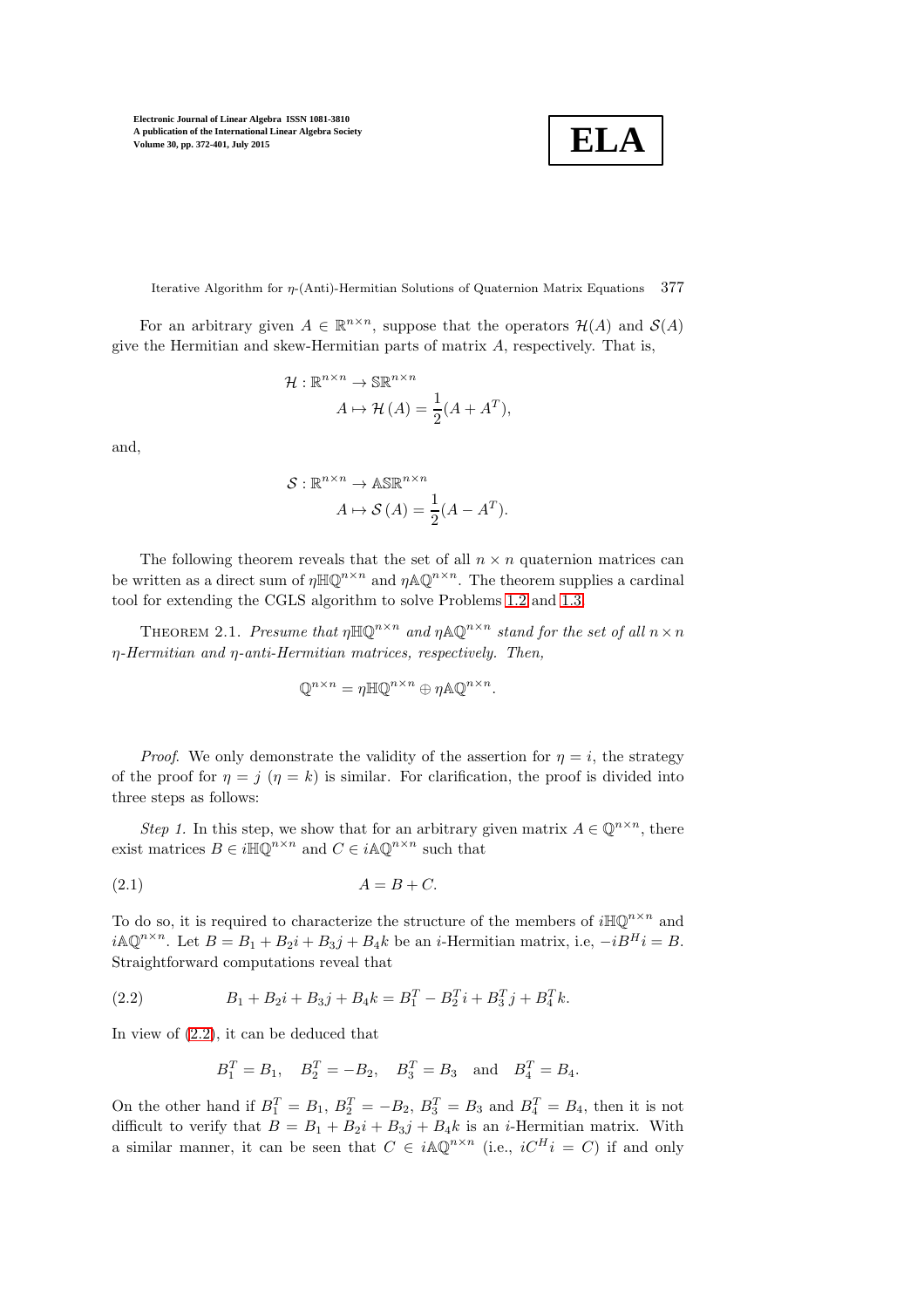

378 F.P.A. Beik and S. Ahmadi-Asl

if  $C_1^T = -C_1, C_2^T = C_2, C_3^T = -C_3$ , and  $C_4^T = -C_4$ . Consequently, we may set  $A = B + C$  in which

$$
B = \mathcal{H}(A_1) + \mathcal{S}(A_2) i + \mathcal{H}(A_3) j + \mathcal{H}(A_4) k,
$$
  
\n
$$
C = \mathcal{S}(A_1) + \mathcal{H}(A_2) i + \mathcal{S}(A_3) j + \mathcal{S}(A_4) k,
$$

where the operators H and S are defined as before. Evidently,  $B \in i\mathbb{H}\mathbb{Q}^{n\times n}$  and  $C \in i \mathbb{A} \mathbb{Q}^{n \times n}$ .

Step 2. Here it is demonstrated that if  $B \in i\mathbb{H}\mathbb{Q}^{n\times n}$  and  $C \in i\mathbb{A}\mathbb{Q}^{n\times n}$  then  $\langle B, C \rangle = 0.$ 

Suppose that 
$$
B = B_1 + B_2i + B_3j + B_4k
$$
 and  $C = C_1 + C_2i + C_3j + C_4k$ , then  
\n
$$
C^H B = (C_1^T - C_2^T i - C_3^T j - C_4^T k) (B_1 + B_2i + B_3j + B_4k)
$$
\n
$$
= (C_1^T B_1 + C_2^T B_2 + C_3^T B_3 + C_4^T B_4) + (C_1^T B_2 - C_2^T B_1 - C_3^T B_4 + C_4^T B_3) i
$$
\n
$$
+ (C_1^T B_3 + C_2^T B_4 - C_3^T B_1 - C_4^T B_2) j + (C_1^T B_4 - C_2^T B_3 + C_3^T B_2 - C_4^T B_1) k.
$$

Thence, we have

$$
\langle B, C \rangle = \text{Re} \left( \text{tr} \left( C^H B \right) \right) \n= \text{tr} \left( C_1^T B_1 + C_2^T B_2 + C_3^T B_3 + C_4^T B_4 \right).
$$

From the earlier discussions in the first step, it is not onerous to see that

Re (tr 
$$
(C_i^T B_i)
$$
) = 0 for  $i = 1, 2, 3, 4$ .

Step 3. In this part, it is shown that the splitting  $(2.1)$  is unique. In fact, if  $A = B + C = B' + C'$  such that  $B, B' \in i\mathbb{H}\mathbb{Q}^{n\times n}$  and  $C, C' \in i\mathbb{A}\mathbb{Q}^{n\times n}$  then  $B - B' = C - C'$ . On the other hand,  $B - B' \in i\mathbb{H}\mathbb{Q}^{n \times n}$  and  $C - C' \in i\mathbb{A}\mathbb{Q}^{n \times n}$ . Now Step 2 implies that  $B = B'$  and  $C = C'$ . The result can be concluded immediately from Steps 1, 2 and 3.  $\Box$ 

The following corollary is a direct conclusion of Theorem [2.1.](#page-5-2)

COROLLARY 2.2. For each  $A \in \mathbb{Q}^{n \times n}$ , there exist unique matrices  $U_1 \in \eta \mathbb{H} \mathbb{Q}^{n \times n}$ and  $U_2 \in \eta \mathbb{A} \mathbb{Q}^{n \times n}$  such that  $A = U_1^{\eta} + U_2^{\eta}$  and  $\langle U_1^{\eta}, U_2^{\eta} \rangle = 0$ .

Based on the above lemma, we introduce two useful linear operators as follows:

,

$$
\mathcal{L}_1^{\eta}: \mathbb{Q}^{n \times n} \to \eta \mathbb{H} \mathbb{Q}^{n \times n}
$$

$$
U \mapsto \mathcal{L}_1^{\eta}(U) = U_1^{\eta}
$$

and

$$
\mathcal{L}_2^{\eta}: H^{n \times n} \to \eta \mathbb{A} \mathbb{Q}^{n \times n}
$$

$$
U \mapsto \mathcal{L}_2^{\eta}(U) = U_2^{\eta}.
$$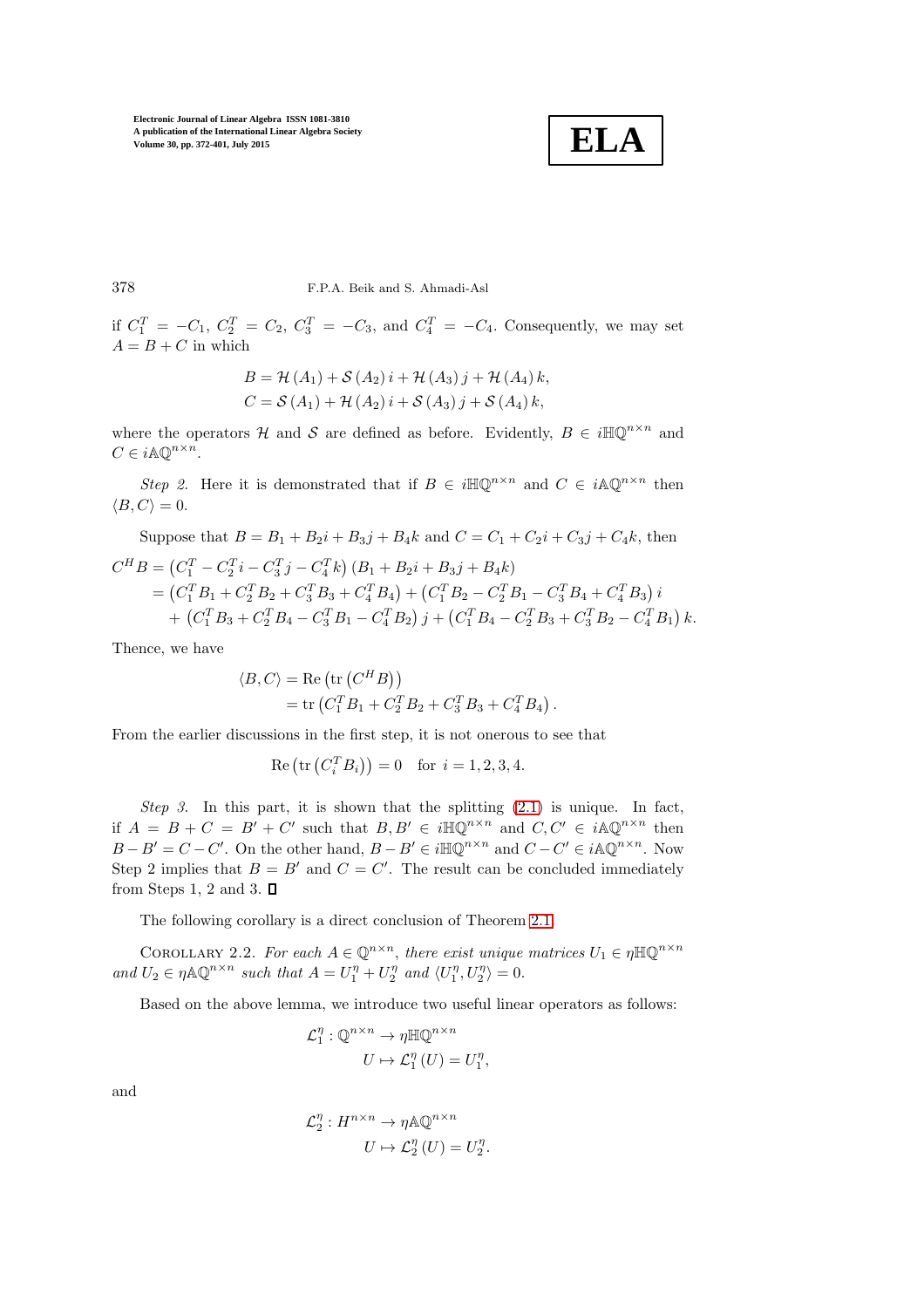$$
\boxed{\textbf{ELA}}
$$

Iterative Algorithm for η-(Anti)-Hermitian Solutions of Quaternion Matrix Equations 379

We finish the current section by presenting the next two useful remarks.

REMARK 2.3. In view of Theorem [2.1,](#page-5-2) we conclude that for given arbitrary matrices  $U \in \mathbb{Q}^{n \times n}$ ,  $Q \in \eta \mathbb{H} \mathbb{Q}^{n \times n}$  and  $W \in \eta \mathbb{A} \mathbb{Q}^{n \times n}$ , we have

<span id="page-7-1"></span>(2.3) 
$$
\langle U, Q \rangle = \langle \mathcal{L}_1^{\eta}(U), Q \rangle
$$
 and  $\langle U, W \rangle = \langle \mathcal{L}_2^{\eta}(U), W \rangle$ .

Remark 2.4. Note that Theorem [2.1](#page-5-2) helps us to derive the explicit forms of the operators  $\mathcal{L}_1^{\eta}(U)$  and  $\mathcal{L}_2^{\eta}(U)$ . For instance, consider the case that  $\eta = i$ . Then,

$$
\mathcal{L}_1^{\eta}(U) = \mathcal{H}(U_1) + \mathcal{S}(U_2) i + \mathcal{H}(U_3) j + \mathcal{H}(U_4) k,
$$
  

$$
\mathcal{L}_2^{\eta}(U) = \mathcal{S}(U_1) + \mathcal{H}(U_2) i + \mathcal{S}(U_3) j + \mathcal{S}(U_4) k,
$$

<span id="page-7-0"></span>where the operators H and S are defined as before and  $U = U_1 + U_2i + U_3j + U_4k$ .

3. Proposed iterative scheme. The well-known CGLS method for resolving the following least-squares problem

$$
||Ax-b||_2,
$$

is obtained by applying the conjugate gradient (CG) algorithm on the normal equations  $A^T A x = A^T b$  and the derived algorithm is called CGLS; see [\[7,](#page-25-20) [36\]](#page-26-10) for more details. We would like to comment here that the CGLS method is also known as the CGNR method; for more details see [\[32,](#page-26-11) Chapter 8].

As a matter of fact, the CGLS method is an oblique projection technique onto

$$
\mathcal{K}_n = \left\{ r_0, \left( A^T A \right) r_0, \dots, \left( A^T A \right)^{n-1} r_0 \right\},\,
$$

and orthogonal to  $\mathcal{L}_n = AK_n$  where  $r_0 = A^Tb - A^TAx_0$  and  $x_0$  is a given initial guess. It can be theoretically shown that in the absent of round-off errors, the CGLS method converges to the exact solution of the normal equations  $A^T A x = A^T b$  within finite number of steps [\[32\]](#page-26-11).

The main objective of the present section is to exploit the idea of the CGLS approach for constructing an iterative manner for resolving Problems [1.2](#page-4-2) and [1.3](#page-4-3) and study its convergence properties. To this end, we mainly utilize the results obtained in the previous section. In the rest of this section, first, an iterative algorithm is offered for determining the solution set of Problem [1.2.](#page-4-2) Afterward an approach is proposed to solve the second problem.

3.1. An iterative algorithm and its convergence properties. Developing the idea of the CGLS method and using the linear operators introduced in the previous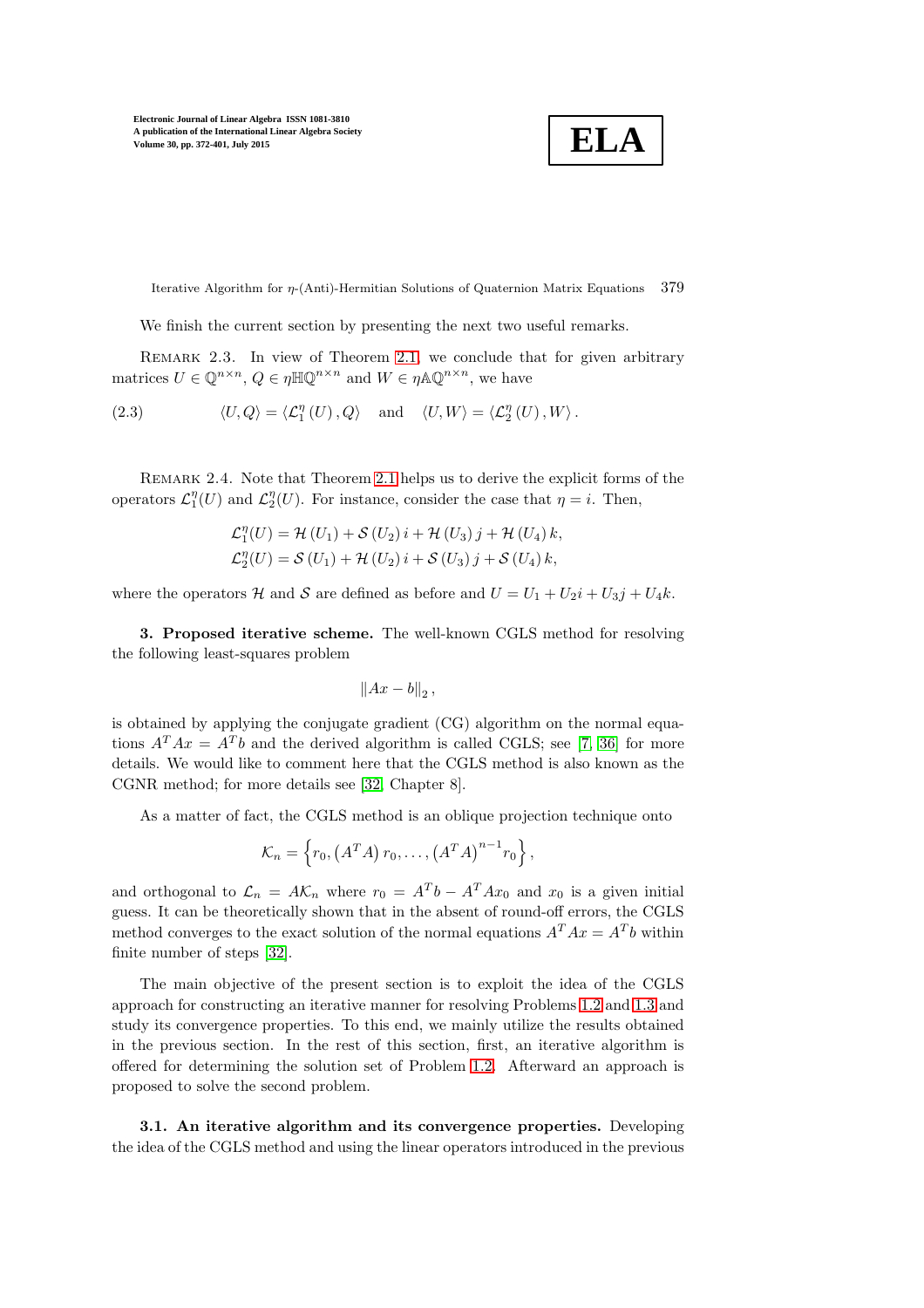

380 F.P.A. Beik and S. Ahmadi-Asl

section, we may propose an iterative algorithm to determine the least–squares the  $\eta$ -Hermitian and  $\eta$ -anti-Hermitian solution pair of the linear matrix equation  $AXB$  +  $CYD = E$ . The proposed algorithm is given by Algorithm [3.1.](#page-8-0)

<span id="page-8-0"></span>ALGORITHM 3.1. The developed CGLS method for Problem [1.2](#page-4-2). **Data:** Input  $A \in \mathbb{Q}^{n \times n}$ ,  $B \in \mathbb{Q}^{n \times n}$ ,  $C \in \mathbb{Q}^{n \times n}$ ,  $D \in \mathbb{Q}^{n \times n}$ ,  $E \in \mathbb{Q}^{n \times n}$ ,  $X(0) \in$  $\eta \mathbb{H} \mathbb{Q}^{n \times n}$ ,  $Y(0) \in \eta \mathbb{A} \mathbb{Q}^{n \times n}$  and choose tolerance  $\epsilon$ . Initialization:

\n- $$
k = 0;
$$
\n- $R(0) = E - AX(0)B - CY(0)D;$
\n- $P_{0,x} = \mathcal{L}_1^n \left( \mathcal{M}_1^*(R(0)) \right);$
\n

- $P_{0,y} = \mathcal{L}_2^{\eta} \left( \mathcal{M}_2^* \left( R(0) \right) \right);$
- $Q_{0,x} = P_{0,x};$
- $Q_{0,y} = P_{0,y};$

While  $||R^{(0)}|| > \epsilon$  or  $||P_{0,x}||^2 + ||P_{0,y}||^2 > \epsilon$  Do:

\n- \n
$$
\alpha_k = \frac{\|P_{k,x}\|^2 + \|P_{k,y}\|^2}{\|\mathcal{M}(Q_{k,x}, Q_{k,y})\|^2};
$$
\n
\n- \n $X(k+1) = X(k) + \alpha_k Q_{k,x};$ \n
\n- \n $Y(k+1) = Y(k) + \alpha_k Q_{k,y};$ \n
\n- \n $R(k+1) = R(k) - \alpha_k \mathcal{M}(Q_{k,x}, Q_{k,y});$ \n
\n- \n $P_{k+1,x} = \mathcal{L}_1^{\eta} (\mathcal{M}_1^*(R(k+1)));$ \n
\n- \n $P_{k+1,y} = \mathcal{L}_2^{\eta} (\mathcal{M}_2^*(R(k+1)));$ \n
\n- \n $\beta_k = \frac{\|P_{k+1,x}\|^2 + \|P_{k+1,y}\|^2}{\|P_{k,x}\|^2 + \|P_{k+1,y}\|^2};$ \n
\n- \n $Q_{k+1,x} = P_{k+1,x} + \beta_k Q_{k,x};$ \n
\n- \n $Q_{k+1,y} = P_{k+1,y} + \beta_k Q_{k,y};$ \n
\n- \n $k = k + 1;$ \n
\n

## EndDo

We will inspect the convergence behavior of Algorithm [3.1.](#page-8-0) First we need to recall the next lemma which is called "Projection Theorem" and its proof can be found in [\[37\]](#page-26-12).

<span id="page-8-1"></span>LEMMA 3.2. Let  $X$  be a finite-dimensional inner product space,  $M$  be a subspace of X, and  $\mathbb{M}^{\perp}$  be the orthogonal complement of M. For a given  $x \in X$ , always, there exists an  $m_0 \in \mathbb{M}$  such that  $||x - m_0|| \le ||x - m||$  for all  $m \in \mathbb{M}$  where  $||.||$  is the norm associated with the inner product defined in X. Moreover,  $m_0 \in \mathbb{M}$  is the unique minimization vector in M if and only if  $(x - m_0) \perp M$  which is equivalent to say that  $(x - m_0) \in \mathbb{M}^{\perp}$ .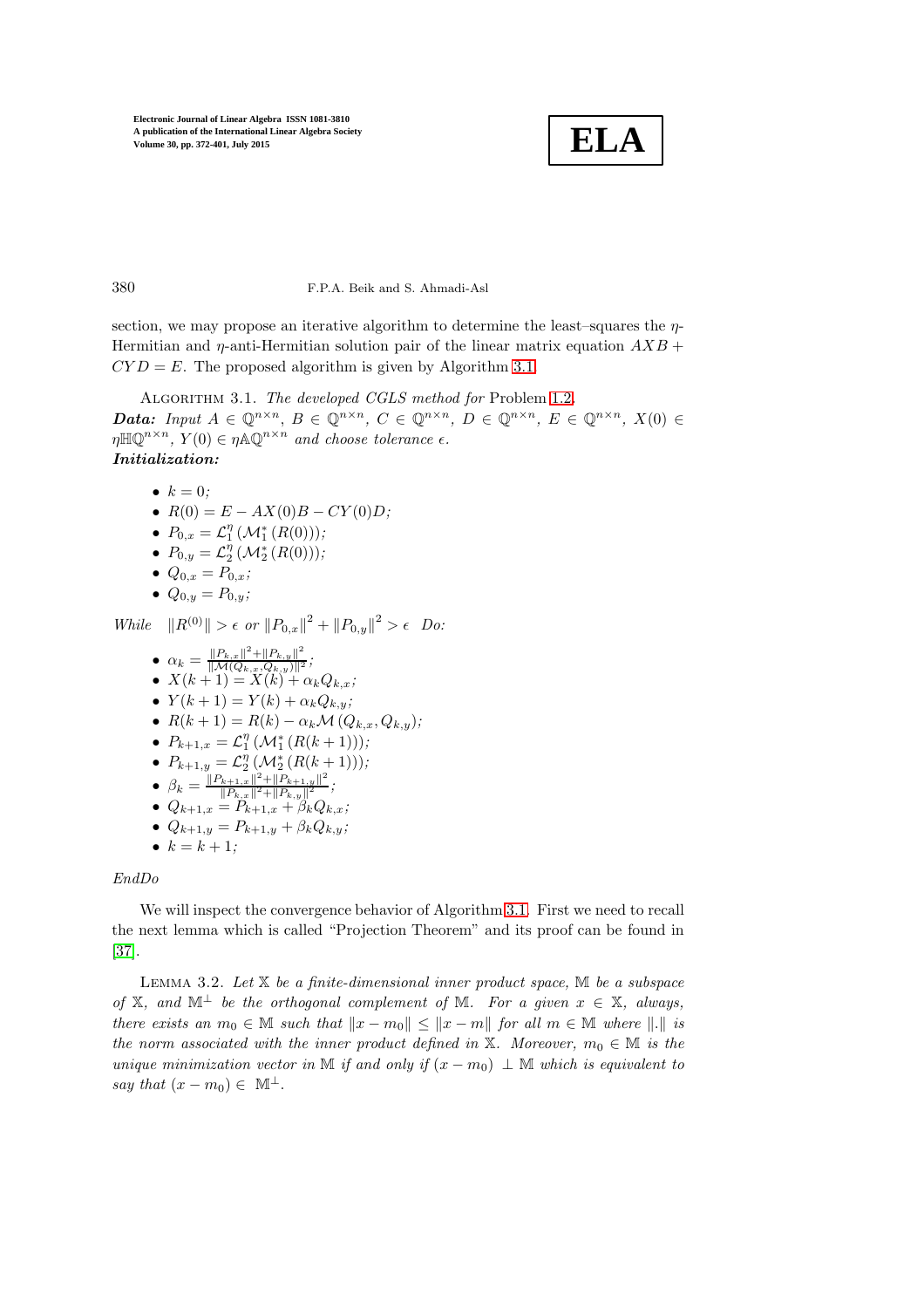$$
\boxed{\textbf{ELA}}
$$

Iterative Algorithm for η-(Anti)-Hermitian Solutions of Quaternion Matrix Equations 381

<span id="page-9-2"></span>THEOREM 3.3. Suppose that  $\tilde{R} = E - A\tilde{X}B - C\tilde{Y}D$  where  $[\tilde{X}, \tilde{Y}] \in \eta \mathbb{H}\mathbb{Q}^{n \times n} \times$  $\eta \mathbb{A}\mathbb{Q}^{n\times n}$ . If  $\mathcal{L}_i^{\eta}(\mathcal{M}_i^*(\tilde{R})) = 0$  for  $i = 1, 2$ , then  $[\tilde{X}, \tilde{Y}]$  is a solution pair of Problem [1.2](#page-4-2).

Proof. Consider the following linear subspace

$$
\mathbb{V} = \left\{ V \mid V = AXB + CYD, X \in \eta \mathbb{H} \mathbb{Q}^{n \times n} \text{ and } Y \in \eta \mathbb{A} \mathbb{Q}^{n \times n} \right\}.
$$

Presume that  $\tilde{X} \in \eta \mathbb{H}\mathbb{Q}^{n \times n}$  and  $\tilde{Y} \in \eta \mathbb{A}\mathbb{Q}^{n \times n}$ , then  $\tilde{E} = A\tilde{X}B + C\tilde{Y}D \in \mathbb{V}$ . Lemma [3.2](#page-8-1) implies that  $[\tilde{X}, \tilde{Y}]$  is a least-squares solution of  $AXB + CYD = E$  if and only if

(3.1) 
$$
\langle E - \tilde{E}, AXB + CYD \rangle = \langle \tilde{R}, AXB + CYD \rangle = 0,
$$

for all  $X \in \eta \mathbb{H} \mathbb{Q}^{n \times n}$  and  $Y \in \eta \mathbb{A} \mathbb{Q}^{n \times n}$ . On the other hand, invoking [\(2.3\)](#page-7-1), we have

<span id="page-9-0"></span>
$$
\left\langle \tilde{R}, AXB + CYD \right\rangle = \left\langle A^H \tilde{R}B^H, X \right\rangle + \left\langle C^H \tilde{R}D^H, Y \right\rangle
$$
  
=  $\left\langle \mathcal{L}_1^n \left( A^H \tilde{R}B^H \right), X \right\rangle + \left\langle \mathcal{L}_2^n \left( C^H \tilde{R}D^H \right), Y \right\rangle$   
=  $\left\langle \mathcal{L}_1^n (\mathcal{M}_1^*(\tilde{R})), X \right\rangle + \left\langle \mathcal{L}_2^n (\mathcal{M}_2^*(\tilde{R})), Y \right\rangle.$ 

Consequently, from [\(3.1\)](#page-9-0), the assumptions  $\mathcal{L}_1^{\eta}(\mathcal{M}_1^*(\tilde{R})) = 0$  and  $\mathcal{L}_2^{\eta}(\mathcal{M}_2^*(\tilde{R})) = 0$ ensure that  $[\tilde{X}, \tilde{Y}]$  is the least-squares solution pair of  $AXB + CYD = E$  which completes the proof.  $\Box$ 

<span id="page-9-1"></span>LEMMA 3.4. [\[24\]](#page-25-21) Let  $f(Z)$  be a continuous, differentiable and convex function on subspace  $\mathbb{Y}$ , then there exists  $Z^* \in \mathbb{Y}$  such that  $f(Z^*) = \min_{Z \in \mathbb{Y}} f(Z)$  if and only if the projection of the gradient  $\nabla f(Z^*)$  onto Y equals to zero.

REMARK 3.5. Using Lemma [3.4,](#page-9-1) we can present an alternative proof for Theorem [3.3.](#page-9-2) To this end, we define

<span id="page-9-3"></span>(3.2) 
$$
f: \mathbb{Q}^{n \times n} \times \mathbb{Q}^{n \times n} \to \mathbb{R}
$$

$$
[X, Y] \mapsto f(X, Y) = ||AXB + CYD - E||^{2}.
$$

It is not difficult to establish that  $f(X, Y)$  is a continuous, differentiable and con-vex function. With a similar approach used in [\[26\]](#page-25-17), the gradient of  $f(X, Y)$  can be obtained. To do so, consider the next auxiliary function

<span id="page-9-4"></span>(3.3) 
$$
g: \mathbb{R} \to \mathbb{R}
$$

$$
t \mapsto g(t) = f(X + tP_1, Y + tP_2)
$$

in which  $P_1$  and  $P_2$  are arbitrary quaternion matrices. It can be seen that

<span id="page-9-5"></span>(3.4) 
$$
g'(0) = \langle \nabla_X f(X, Y), P_1 \rangle + \langle \nabla_Y f(X, Y), P_2 \rangle.
$$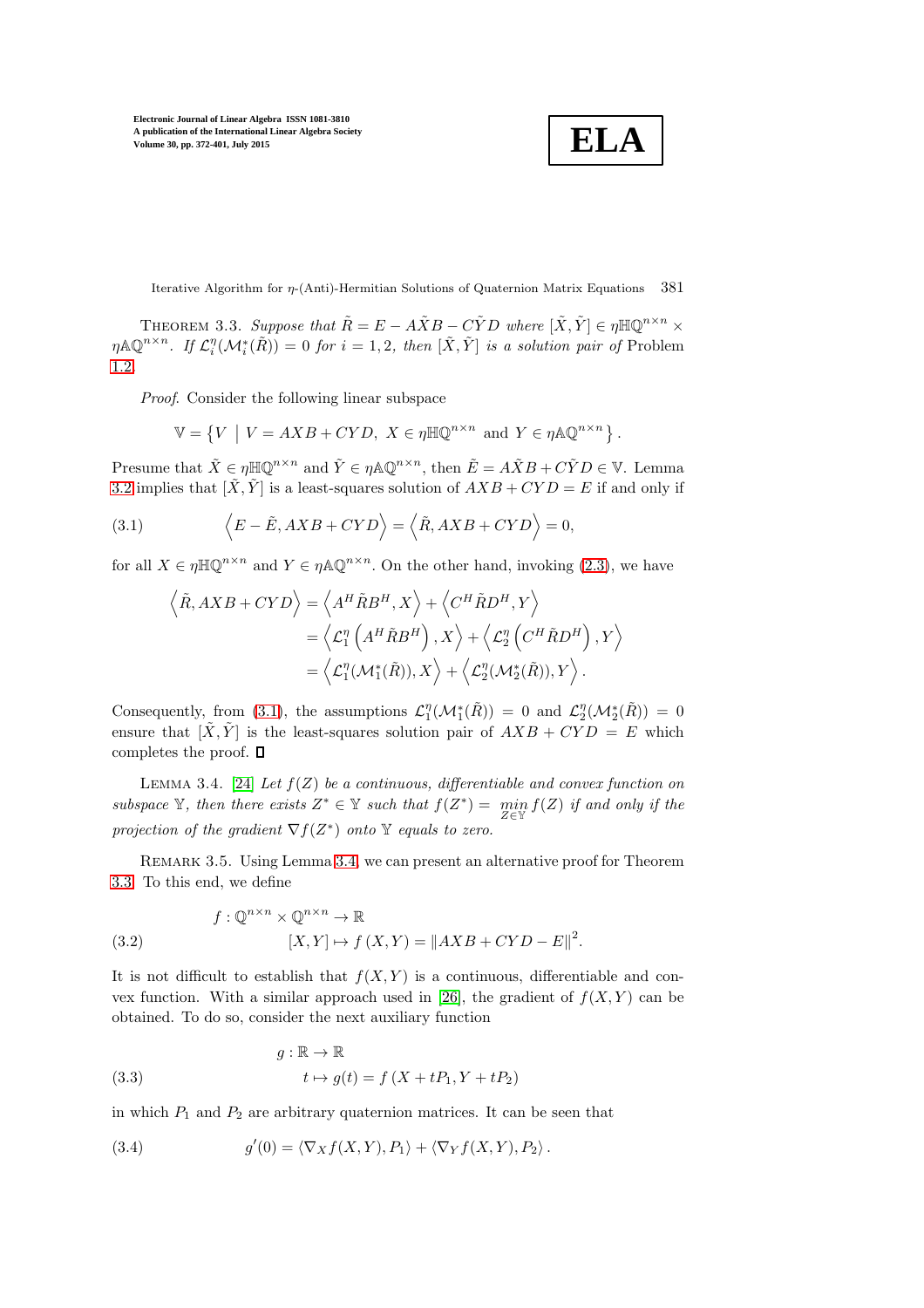

382 F.P.A. Beik and S. Ahmadi-Asl

From [\(3.2\)](#page-9-3), [\(3.3\)](#page-9-4) and some straightforward computations, we get

<span id="page-10-0"></span>(3.5)  
\n
$$
g'(0) = 2 \langle AXB + CYD - E, AP_1B \rangle
$$
\n
$$
+ 2 \langle AXB + CYD - E, CP_2D \rangle
$$
\n
$$
= 2 \langle A^H (AXB + CYD - E) B^H, P_1 \rangle
$$
\n
$$
+ 2 \langle C^H (AXB + CYD - E) D^H, P_2 \rangle.
$$

In view of  $(3.4)$  and  $(3.5)$ , it turns out that

$$
\nabla_X f(X, Y) = 2A^H (AXB + CYD - E) B^H = -2A^H R B^H,
$$

$$
\nabla_Y f(X, Y) = 2C^H (AXB + CYD - E) D^H = -2C^H R D^H.
$$

Now from the discussion of this remark, it is not difficult to conclude that if

$$
\mathcal{L}_1^{\eta} \left( A^H R B^H \right) = 0 \quad \text{and} \quad \mathcal{L}_2^{\eta} \left( C^H R D^H \right) = 0,
$$

where  $R = E - AXB - CYD$ , then  $[X, Y]$  is the minimizer of [\(3.2\)](#page-9-3) over the  $\eta$ -Hermitian and  $\eta$ -anti-Hermitian matrices.

<span id="page-10-1"></span>The next theorem can be proved by mathematical induction and its proof is elaborated in Appendix A.

THEOREM 3.6. Suppose that k steps of Algorithm [3.1](#page-8-0) have been performed, i.e.,  $||P_{l,x}||^2 + ||P_{l,y}||^2 \neq 0$  and  $\mathcal{M}(Q_{l,x}, Q_{l,y}) \neq 0$  for  $l = 0, 1, \ldots, k$ . The sequences  $P_{l,x}, P_{l,y}, Q_{l,x}$  and  $Q_{l,y}$   $(l = 0,1,\ldots,k)$  produced by Algorithm [3.1](#page-8-0) satisfy the following statements

<span id="page-10-2"></span>(3.6) 
$$
\langle P_{i,x}, P_{j,x} \rangle + \langle P_{i,y}, P_{j,y} \rangle = 0,
$$

(3.7) 
$$
\langle \mathcal{M}(Q_{i,x}, Q_{i,y}), \mathcal{M}(Q_{j,x}, Q_{j,y}) \rangle = 0,
$$

(3.8) 
$$
\langle P_{i,x}, Q_{j,x} \rangle + \langle P_{i,y}, Q_{j,y} \rangle = 0,
$$

for  $i, j = 0, 1, 2, \ldots, k$   $(i \neq j)$ .

REMARK 3.7. Note that if in a specific step of Algorithm [3.1,](#page-8-0) say *l*-th step, we face to the situation that  $||P_{l,x}||^2 + ||P_{l,y}||^2 = 0$ . Then,

$$
P_{l,x} = \mathcal{L}_1^{\eta}(\mathcal{M}_1^*(R(l))) = 0 \text{ and } P_{l,y} = \mathcal{L}_2^{\eta}(\mathcal{M}_2^*(R(l))) = 0,
$$

which, in view of Theorem [3.3,](#page-9-2) implies that  $[X(l), Y(l)]$  is a solution pair of Problem [1.2.](#page-4-2) On the other hand, the subsequent computations reveal that if  $\mathcal{M}(Q_{l,x}, Q_{l,y}) = 0$ , then  $||P_{l,x}||^2 + ||P_{l,y}||^2 = 0$ ,

$$
\langle \mathcal{M}(Q_{l,x}, Q_{l,y}), R(l) \rangle = \langle \mathcal{M}_1(Q_{l,x}) + \mathcal{M}_2(Q_{l,y}), R(l) \rangle
$$
  
\n
$$
= \langle Q_{l,x}, \mathcal{L}_1^{\eta}(\mathcal{M}_1^*(R(l))) \rangle + \langle Q_{l,y}, \mathcal{L}_2^{\eta}(\mathcal{M}_2^*(R(l))) \rangle
$$
  
\n
$$
= \langle Q_{l,x}, P_{l,x} \rangle + \langle Q_{l,y}, P_{l,y} \rangle
$$
  
\n
$$
= ||P_{l,x}||^2 + ||P_{l,y}||^2.
$$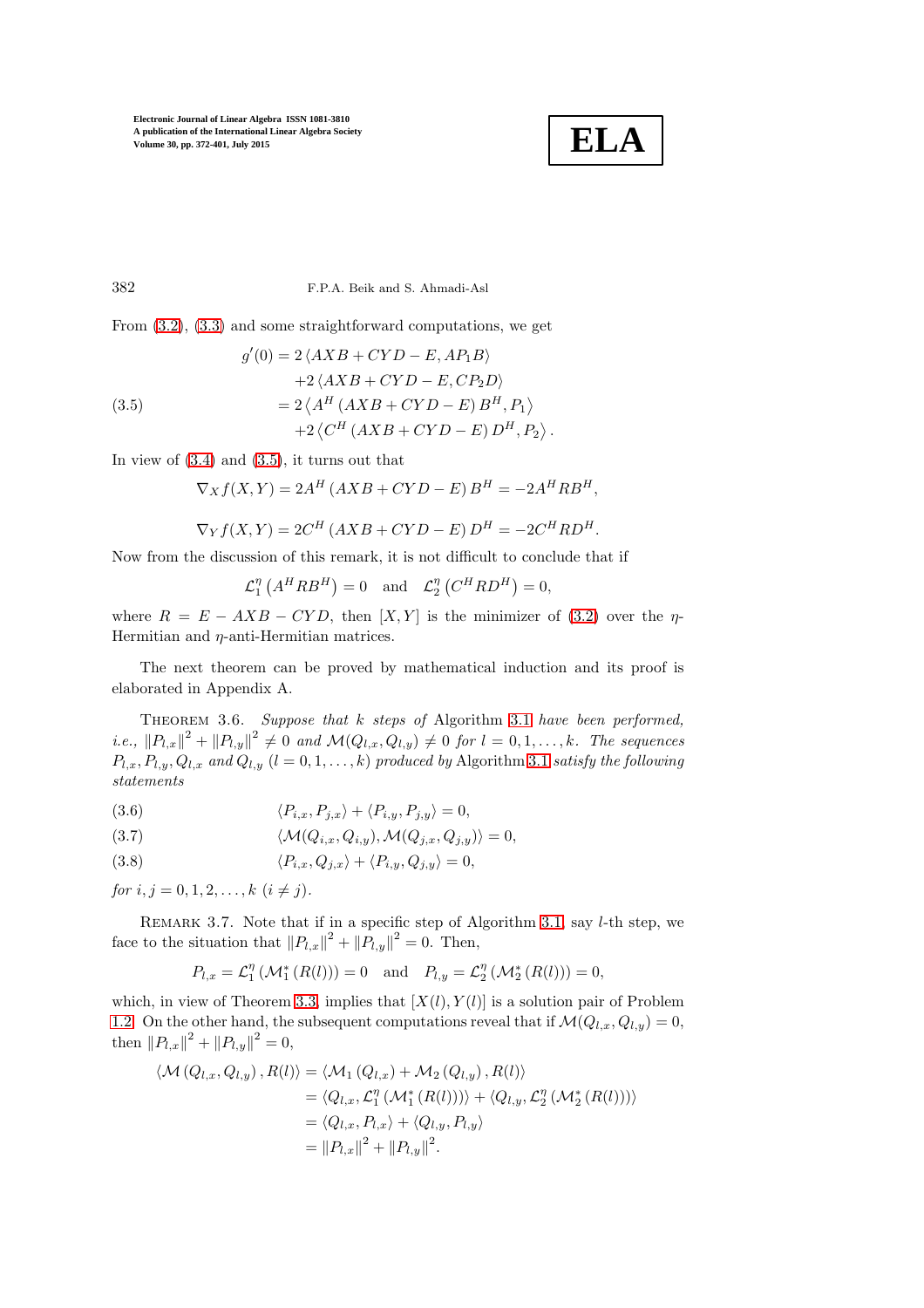$$
\boxed{\textbf{ELA}}
$$

Iterative Algorithm for  $\eta$ -(Anti)-Hermitian Solutions of Quaternion Matrix Equations 383

The following theorem can be deduced from Theorem [3.6](#page-10-1) immediately. The proof of the theorem is straightforward and is omitted.

THEOREM 3.8. For any initial matrix pair  $[X(0), Y(0)] \in \eta \mathbb{H} \mathbb{Q}^{n \times n} \times \eta \mathbb{A} \mathbb{Q}^{n \times n}$ , Algorithm [3.1](#page-8-0) converges to the exact solution of Problem [1.2](#page-4-2) within finite number of steps in the absence of round-off errors.

In the sequent part of this subsection, our goal is to demonstrate that the leastnorm solution of Problem [1.2](#page-4-2) can be obtained by choosing appropriate initial matrices. To this end, let us define the next linear subspace over  $\eta \mathbb{H} \mathbb{Q}^{n \times n} \times \eta \mathbb{A} \mathbb{Q}^{n \times n}$ ,

<span id="page-11-2"></span>(3.9) 
$$
\mathbb{W} = \left\{ [W_1, W_2] \mid W_1 = \mathcal{L}_1^{\eta} \left( A^H Z B^H \right) \text{ and } W_2 = \mathcal{L}_2^{\eta} \left( C^H Z D^H \right) \right\}.
$$

<span id="page-11-1"></span>where  $Z \in \mathbb{Q}^{n \times n}$  is an arbitrary given matrix.

LEMMA 3.9. Let  $[\tilde{X}, \tilde{Y}]$  be a solution pair of Problem [1.2](#page-4-2). Suppose that  $[N_1, N_2] \in$  $\eta \mathbb{H} \mathbb{Q}^{n \times n} \times \eta \mathbb{A} \mathbb{Q}^{n \times n}$ . Then,  $[\tilde{X} + N_1, \tilde{Y} + N_2]$  is a solution pair of Problem [1.2](#page-4-2) if and only if  $AN_1B + CN_2D = 0$ .

*Proof.* If 
$$
[\tilde{X} + N_1, \tilde{Y} + N_2] \in \eta \mathbb{H} \mathbb{Q}^{n \times n} \times \eta \mathbb{A} \mathbb{Q}^{n \times n}
$$
 and  $AN_1B + CN_2D = 0$ , then  

$$
\left\| A\left(\tilde{X} + N_1\right)B + C\left(\tilde{Y} + N_2\right)D - E \right\|^2 = \left\| A\tilde{X}B + C\tilde{Y}D - E \right\|^2,
$$

which ensures that  $[X + N_1, Y + N_2]$  is a solution pair of Problem [1.2.](#page-4-2) Conversely, suppose that  $[\tilde{X} + N_1, \tilde{Y} + N_2] \in \eta \mathbb{H} \mathbb{Q}^{n \times n} \times \eta \mathbb{A} \mathbb{Q}^{n \times n}$  is a solution pair of Problem [1.2.](#page-4-2) By the hypophysis,  $[\tilde{X}, \tilde{Y}]$  is a solution pair of Problem [1.2,](#page-4-2) therefore

<span id="page-11-0"></span>(3.10) 
$$
\left\|A\tilde{X}B+C\tilde{Y}D-E\right\|^2=\left\|A\left(\tilde{X}+N_1\right)B+C\left(\tilde{Y}+N_2\right)D-E\right\|^2.
$$

As  $[\tilde{X}, \tilde{Y}]$  is a least-squares solution of  $AXB + CYD = E$ , Lemma [3.2](#page-8-1) implies that

$$
\left\langle A\tilde{X}B+C\tilde{Y}D-E, AXB-CYD\right\rangle =0.
$$

In view of the above relation and the next computations, we have

$$
\left\| A\left(\tilde{X} + N_1\right) B + C\left(\tilde{Y} + N_2\right) D - E \right\|^2 = \left\| A\tilde{X}B + C\tilde{Y}D - E \right\|^2 + \left\| AN_1B + CN_2D \right\|^2
$$
  

$$
- 2\left\langle A\tilde{X}B + C\tilde{Y}D - E, AN_1B + CN_2D \right\rangle
$$
  

$$
= \left\| A\tilde{X}B + C\tilde{Y}D - E \right\|^2 + \left\| AN_1B + CN_2D \right\|^2.
$$

<span id="page-11-3"></span>Now the result follows from  $(3.10)$  immediately.  $\Box$ 

THEOREM 3.10. If the initial matrix pair  $[X(0), Y(0)]$  belongs to W, then Algorithm [3.1](#page-8-0) converges to the least-norm solution pair of Problem [1.2](#page-4-2).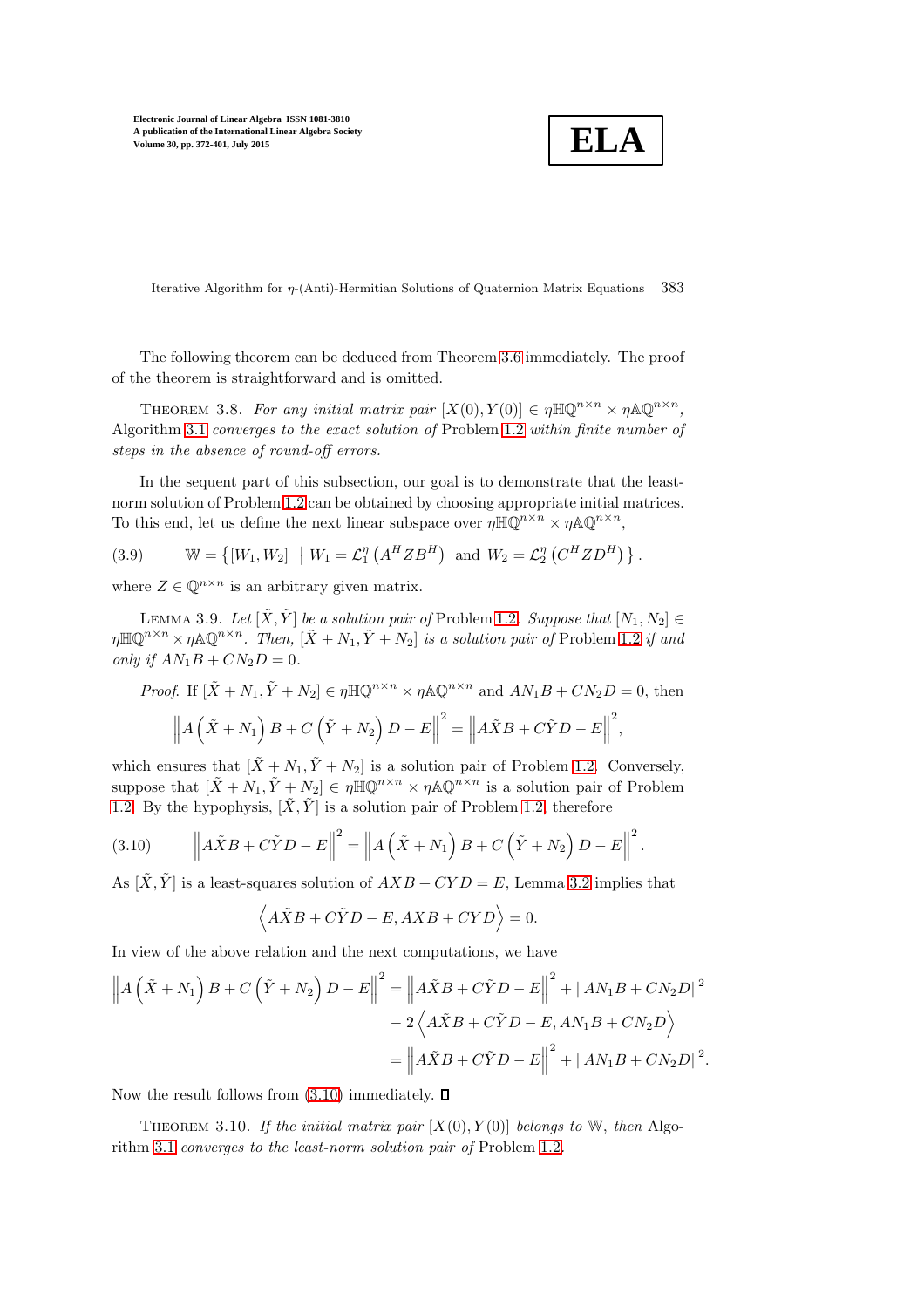

## 384 F.P.A. Beik and S. Ahmadi-Asl

*Proof.* Suppose that the initial matrices are chosen such that  $[X(0), Y(0)] \in W$ . Presume that  $\ell$  steps of Algorithm [3.1](#page-8-0) have been performed. In this case, for the sequence of approximate solutions  $\{X(j)\}_{j=1}^{\ell}$  and  $\{Y(j)\}_{j=1}^{\ell}$  produced by Algorithm [3.1,](#page-8-0) we have  $[X(j), Y(j)] \in \mathbb{W}$  for some  $Z \in \mathbb{Q}^{n \times n}$ . Suppose that  $X(j) \to X^*$  and  $Y(j) \to Y^*$  as  $j \to \infty$ . From Lemma [3.9,](#page-11-1) it reveals that any arbitrary solution pair [X, Y] of Problem [1.2](#page-4-2) can be expressed as  $[X^* + N_1, Y^* + N_2]$  such that  $[N_1, N_2] \in$  $\eta \mathbb{H} \mathbb{Q}^{n \times n} \times \eta \mathbb{A} \mathbb{Q}^{n \times n}$  and  $AN_1B + CN_2D = 0$ . On the other hand,

$$
\langle X^*, N_1 \rangle + \langle Y^*, N_2 \rangle = \langle \mathcal{L}_1^n \left( A^H Z B^H \right), N_1 \rangle + \langle \mathcal{L}_2^n \left( C^H Z D^H \right), N_2 \rangle
$$
  
\n
$$
= \langle A^H Z B^H, N_1 \rangle + \langle C^T Z D^T, N_2 \rangle
$$
  
\n
$$
= \langle Z, A N_1 B \rangle + \langle Z, C N_2 D \rangle
$$
  
\n
$$
= \langle Z, A N_1 B + C N_2 D \rangle.
$$
  
\n
$$
= 0.
$$

Hence, we get

$$
||X^* + N_1||^2 + ||Y^* + N_2||^2 = ||X^*||^2 + ||Y^*||^2 + ||N_1||^2 + ||N_2||^2
$$
  
\n
$$
\ge ||X^*||^2 + ||Y^*||^2.
$$

This implies that the solution pair  $[X^*, Y^*]$  is the least-norm solution pair of Problem [1.2.](#page-4-2)  $\square$ 

The next theorem illustrates that the sequence of approximate solutions generated via Algorithm [3.1](#page-8-0) satisfies a minimization property.

THEOREM 3.11. Let  $[X(0), Y(0)] \in \eta \mathbb{H} \mathbb{Q}^{n \times n} \times \eta \mathbb{A} \mathbb{Q}^{n \times n}$  be an arbitrary initial matrix pair, then the generated matrix solution pair  $[X(k), Y(k)]$  at the k-th iteration step is the minimizer of the following optimization problem

$$
\min_{[X,Y]\in U_k} \|AXB + CYD - E\|^2,
$$

where the affine subspace  $U_k$  is expounded as follows:

<span id="page-12-0"></span>(3.11)  $U_k = [X(0), Y(0)] + span{[Q_{0,x}, Q_{0,y}]}, [Q_{1,x}, Q_{1,y}], \ldots, [Q_{k-1,x}, Q_{k-1,y}]$ .

*Proof.* Consider an arbitrary matrix pair  $[X, Y] \in U_k$ . From [\(3.11\)](#page-12-0), there exist real numbers  $\beta_0, \beta_2, \ldots, \beta_{k-1}$  such that

$$
[X, Y] = [X(0), Y(0)] + \sum_{i=0}^{k-1} \beta_i [Q_{i,x}, Q_{i,y}].
$$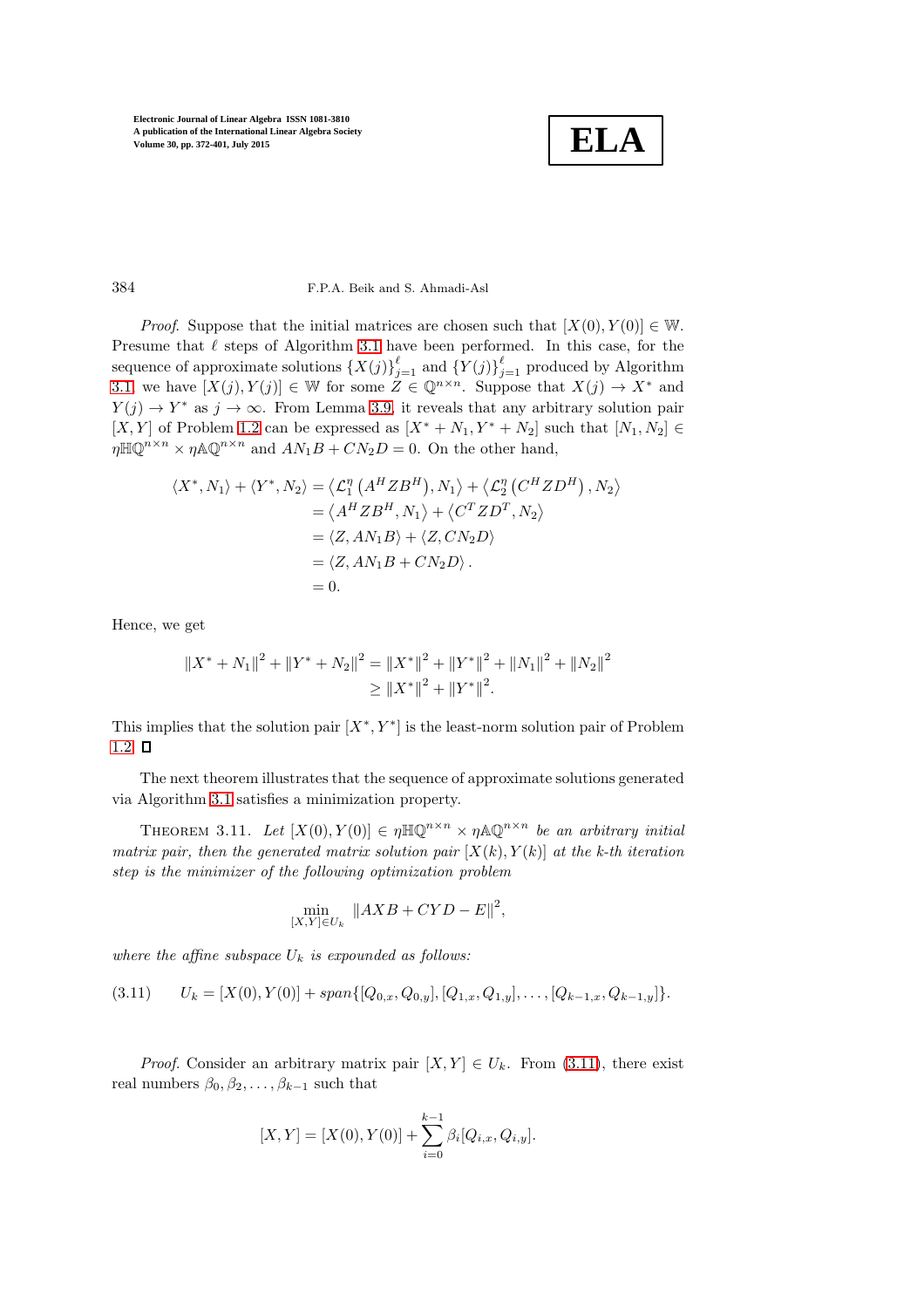**ELA**

Iterative Algorithm for  $\eta$ -(Anti)-Hermitian Solutions of Quaternion Matrix Equations 385

We define the next function with respect to  $\beta_0, \beta_1, \ldots, \beta_{k-1}$ ,

<span id="page-13-0"></span>
$$
f(\beta_0, \beta_1, ..., \beta_{k-1}) = ||AXB + CYD - E||^2
$$
  
(3.12) 
$$
= \left|| A \left(X(0) + \sum_{i=0}^{k-1} \beta_i Q_{i,x}\right) B + C \left(Y(0) + \sum_{i=0}^{k-1} \beta_i Q_{i,y}\right) D - E\right||^2.
$$

It is well-known that the function [\(3.12\)](#page-13-0) is continuous and differentiable with respect to the variables  $\beta_0, \beta_1, \ldots, \beta_{k-1}$ . Straightforward computations reveal that

$$
f(\beta_0, \beta_2, \dots, \beta_{k-1}) = \left\| A \left( X(0) + \sum_{i=0}^{k-1} \beta_i Q_{i,x} \right) B + C \left( Y(0) + \sum_{i=0}^{k-1} \beta_i Q_{i,y} \right) D - E \right\|^2
$$
  
= 
$$
\left\| AX(0)B + CY(0)D - E + \sum_{i=0}^{k-1} \beta_i A Q_{i,x} B + \sum_{i=0}^{k-1} \beta_i C Q_{i,y} D \right\|^2
$$
  
= 
$$
\| R(0) \|^2 + \sum_{i=0}^{k-1} \beta_i^2 \| A Q_{i,x} B + C Q_{i,y} D \|^2
$$
  
- 
$$
2 \sum_{i=0}^{k-1} \beta_i \langle R(0), A Q_{i,x} B + C Q_{i,y} D \rangle,
$$

where  $R(0) = E - AX(0)B - CY(0)D$ .

From Algorithm [3.1,](#page-8-0) it is seen that  $R(0)$  can be written as

(3.13) 
$$
R(0) = R(i) + \gamma_{i-1} (AQ_{i-1,x}B + CQ_{i-1,y}D) + \cdots + \gamma_0 (AQ_{0,x}B + CQ_{0,y}D),
$$

for some  $\gamma_0, \gamma_1, \ldots, \gamma_{i-1}$ . Note that Lemma [3.4](#page-9-1) demonstrates that the necessary and sufficient conditions for minimizing  $f(\beta_0, \beta_1, \ldots, \beta_{k-1})$  are

<span id="page-13-2"></span><span id="page-13-1"></span>
$$
\frac{\partial f(\beta_0, \beta_1, \dots, \beta_{k-1})}{\partial \beta_i} = 0, \qquad i = 0, 1, \dots, k-1.
$$

Hence, the optimal solution is obtained as soon as

(3.14) 
$$
\beta_i = \frac{\langle R(0), AQ_{i,x}B + CQ_{i,y}D \rangle}{\|AQ_{i,x}B + CQ_{i,y}D\|^2}, \qquad i = 0, 1, ..., k-1.
$$

Using Eqs.  $(3.7), (3.8), (3.13)$  $(3.7), (3.8), (3.13)$  $(3.7), (3.8), (3.13)$  $(3.7), (3.8), (3.13)$  and some computations, we can simplify  $(3.14)$  as follows:

$$
\beta_{i} = \frac{\langle R(0), AQ_{i,x}B + CQ_{i,y}D \rangle}{\|AQ_{i,x}B + CQ_{i,y}D\|^{2}} = \frac{\langle R(i), AQ_{i,x}B + CQ_{i,y}D \rangle}{\|AQ_{i,x}B + CQ_{i,y}D\|^{2}}
$$
  
\n
$$
= \frac{\langle \mathcal{L}_{1}^{n} (A^{H}R(i)B^{H}), Q_{i,x} \rangle + \langle \mathcal{L}_{2}^{n} (C^{H}R(i)D^{H}), Q_{i,y} \rangle}{\|AQ_{i,x}B + CQ_{i,y}D\|^{2}}
$$
  
\n
$$
= \frac{\langle P_{i,x}, Q_{i,x} \rangle + \langle P_{i,y}, Q_{i,y} \rangle}{\|AQ_{i,x}B + CQ_{i,y}D\|^{2}} = \frac{\|P_{i,x}\|^{2} + \|P_{i,y}\|^{2}}{\|AQ_{i,x}B + CQ_{i,y}D\|^{2}} = \alpha_{i}, \qquad i = 0, 1, ..., k - 1.
$$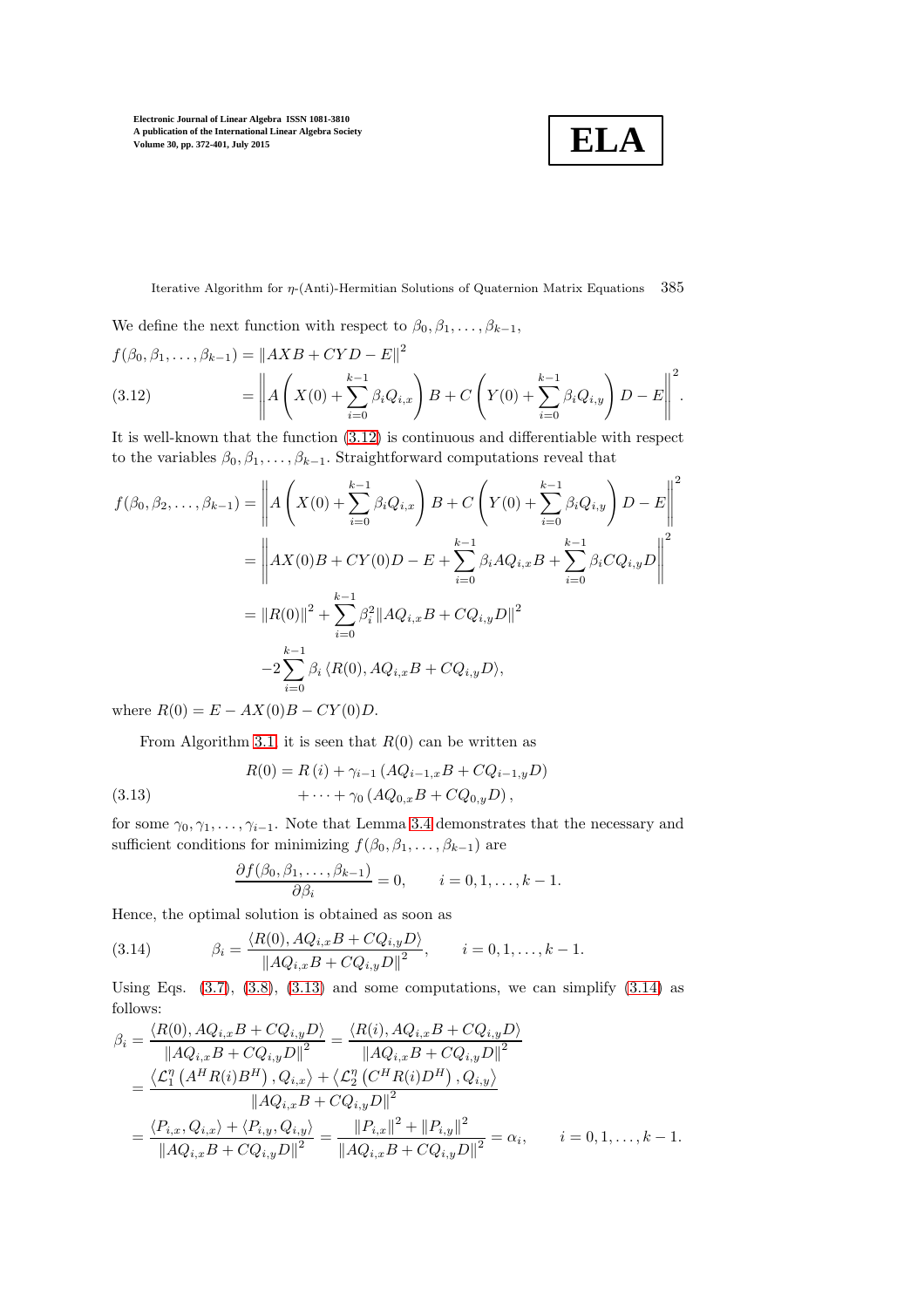

386 F.P.A. Beik and S. Ahmadi-Asl

Now the result follows from the following fact immediately,

 $\min_{\beta_i} f(\beta_0, \beta_1, \dots, \beta_{k-1}) = \min_{[X, Y] \in U_k} \|AXB + CYD - E\|^2.$ 

REMARK 3.12. Let us define the sets  $U_{k-1}$  and  $U_k$  as follows:

$$
U_{k-1} = [X(0), Y(0)] + span\{[Q_{0,x}, Q_{0,y}], [Q_{1,x}, Q_{1,y}], \dots, [Q_{k-1,x}, Q_{k-1,y}]\},
$$
  

$$
U_k = [X(0), Y(0)] + span\{[Q_{0,x}, Q_{0,y}], [Q_{1,x}, Q_{1,y}], \dots, [Q_{k,x}, Q_{k,y}].
$$

It is obvious that  $U_{k-1} \subseteq U_k$  which illustrates that

$$
||R(k)||^{2} = \min_{U_{k}} ||AXB + CYD - E||^{2} \leq \min_{U_{k-1}} ||AXB + CYD - E||^{2} = ||R(k-1)||^{2}.
$$

Evidently, the above inequality demonstrates that the sequence of the norm of residuals produced by Algorithm [3.1](#page-8-0) is decreasing which shows that the algorithm is convergent.

3.2. The solution of Problem 2. In this subsection, we briefly express how the second problem can be solved using Algorithm [3.1.](#page-8-0) Suppose that a matrix pair  $[\hat{X}, \hat{Y}] \in \eta \mathbb{H} \mathbb{Q}^{n \times n} \times \eta \mathbb{A} \mathbb{Q}^{n \times n}$  is given. Evidently, we may find the solution pair of Problem [1.3](#page-4-3) by finding the least-norm solution pair  $[Z, W]$  of the following leastsquares problem

<span id="page-14-2"></span>
$$
\min \|AZB + CWD - F\|,
$$

where  $Z = X - \hat{X}$ ,  $W = Y - \hat{Y}$  and  $F = E - A\hat{X}B - C\hat{Y}D$ .

To this end, we exploit Algorithm [3.1](#page-8-0) with the initial matrices  $[Z(0), W(0)] \in W$ , e.g.  $[Z(0), W(0)] = [0, 0]$ , for determining the least-norm solution pair  $[Z^*, W^*]$ . Then the solution pair of Problem [1.3](#page-4-3) can be obtained by setting  $[X^*, Y^*] = [\hat{X} + Z^*, \hat{Y} + Z^*]$  $W^*$ ].

<span id="page-14-0"></span>4. Application of a preconditioner. In this section, we propose a preconditioned form of Algorithm [3.1](#page-8-0) for solving Problem [1.2](#page-4-2) to accelerate the convergence of the algorithm. Exploiting the offered preconditioner can be profitable when the quaternion coefficient matrices are extremely ill-conditioned. First, we need to recall some theorems and definitions.

THEOREM 4.1. [\[38\]](#page-26-13) Let  $A \in \mathbb{Q}^{m \times n}$  with rank(A) = r. Then there exist unitary quaternion matrices  $U \in \mathbb{Q}^{m \times n}$  and  $V \in \mathbb{Q}^{n \times n}$  such that

<span id="page-14-1"></span>(4.1) 
$$
U^H A V = \begin{pmatrix} \Sigma_r & 0 \\ 0 & 0 \end{pmatrix},
$$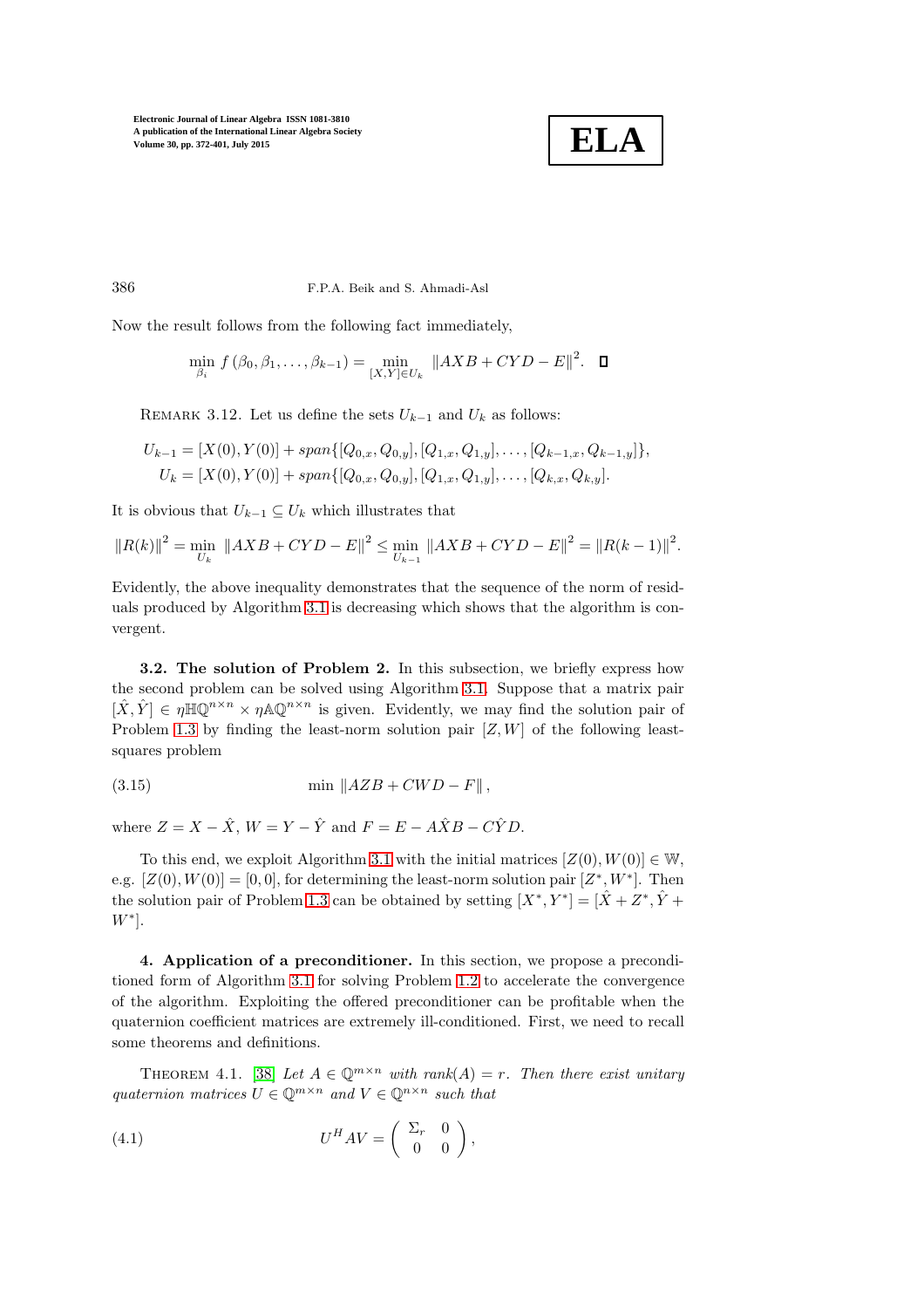$$
\boxed{\textbf{ELA}}
$$

Iterative Algorithm for  $\eta$ -(Anti)-Hermitian Solutions of Quaternion Matrix Equations 387

where  $\Sigma_r = diag(\sigma_1, \sigma_2, \ldots, \sigma_r), \sigma_1 \geq \sigma_2 \geq \cdots \geq \sigma_r > 0$ , and  $\sigma_1, \sigma_2, \ldots, \sigma_r$  are the nonzero singular values of quaternion matrix A.

Let  $A = A_1 + iA_2 + jA_3 + kA_4 \in \mathbb{Q}^{m \times n}$  be an arbitrary quaternion matrix, then the real representation of  $A$  is specified as follows:

(4.2) 
$$
A^{R} = \begin{pmatrix} A_{1} & -A_{2} & -A_{3} & -A_{4} \\ A_{2} & A_{1} & -A_{4} & A_{3} \\ A_{3} & A_{4} & A_{1} & -A_{2} \\ A_{4} & -A_{3} & A_{2} & A_{1} \end{pmatrix}.
$$

From  $(4.1)$  and using the properties of the real representation operator  $(4.2)$ , we get

<span id="page-15-0"></span>
$$
\left(U^R\right)^T A^R V^R = \left(\begin{array}{cc} \Sigma_r & 0\\ 0 & 0 \end{array}\right)^R,
$$

which is the SVD decomposition of matrix  $A<sup>R</sup>$ . Consequently, the singular values of the quaternion matrix A and its real representation form  $A<sup>R</sup>$  are the same.

DEFINITION 4.2. The spectral condition number of a quaternion matrix  $A \in$  $\mathbb{Q}^{m \times n}$  is defined by

$$
\text{cond}(A) = \|A\|_2 \|A^+\|_2 = \frac{\sigma_1}{\sigma_r},
$$

where  $A^+$ , stands for the Moore-Penrose pseudoinverse of the quaternion matrix A.

By straightforward computations, it can be proved that  $\text{cond}(A) = \text{cond}(A^R)$ . Developing the idea utilized in [\[28\]](#page-25-15), the preconditioned form of Algorithm [3.1](#page-8-0) to solve [\(1.2\)](#page-4-4) can be presented. Consider the ensuing four nonsingular preconditioners

$$
Q_1 = diag (1/ ||A(:,1)||, 1/ ||A(:,2)||, ..., 1/ ||A(:,n)||),
$$
  
\n
$$
Q_2 = diag (1/ ||B(1,:)||, 1/ ||B(2,:)||, ..., 1/ ||B(n,:)||),
$$
  
\n
$$
Q_3 = diag (1/ ||C(:,1)||, 1/ ||C(:,2)||, ..., 1/ ||C(:,n)||),
$$
  
\n
$$
Q_4 = diag (1/ ||D(1,:)||, 1/ ||D(2,:)||, ..., 1/ ||D(n,:)||),
$$

where for arbitrary given matrix Z,  $||Z(:, i)||$  and  $||Z(i, :)||$  signify the Frobenius norm of *i*-th column and *i*-th row of matrix  $Z$ , respectively. As discussed in [\[28\]](#page-25-15), the idea behind these choices of preconditionres comes from an established theorem in [\[34,](#page-26-14) Theorem 3.5]. As a matter of fact after applying the preconditioners of the above forms, the condition numbers of the coefficient matrices of the obtained preconditioned problem become smaller; for more details see [\[28,](#page-25-15) [34\]](#page-26-14).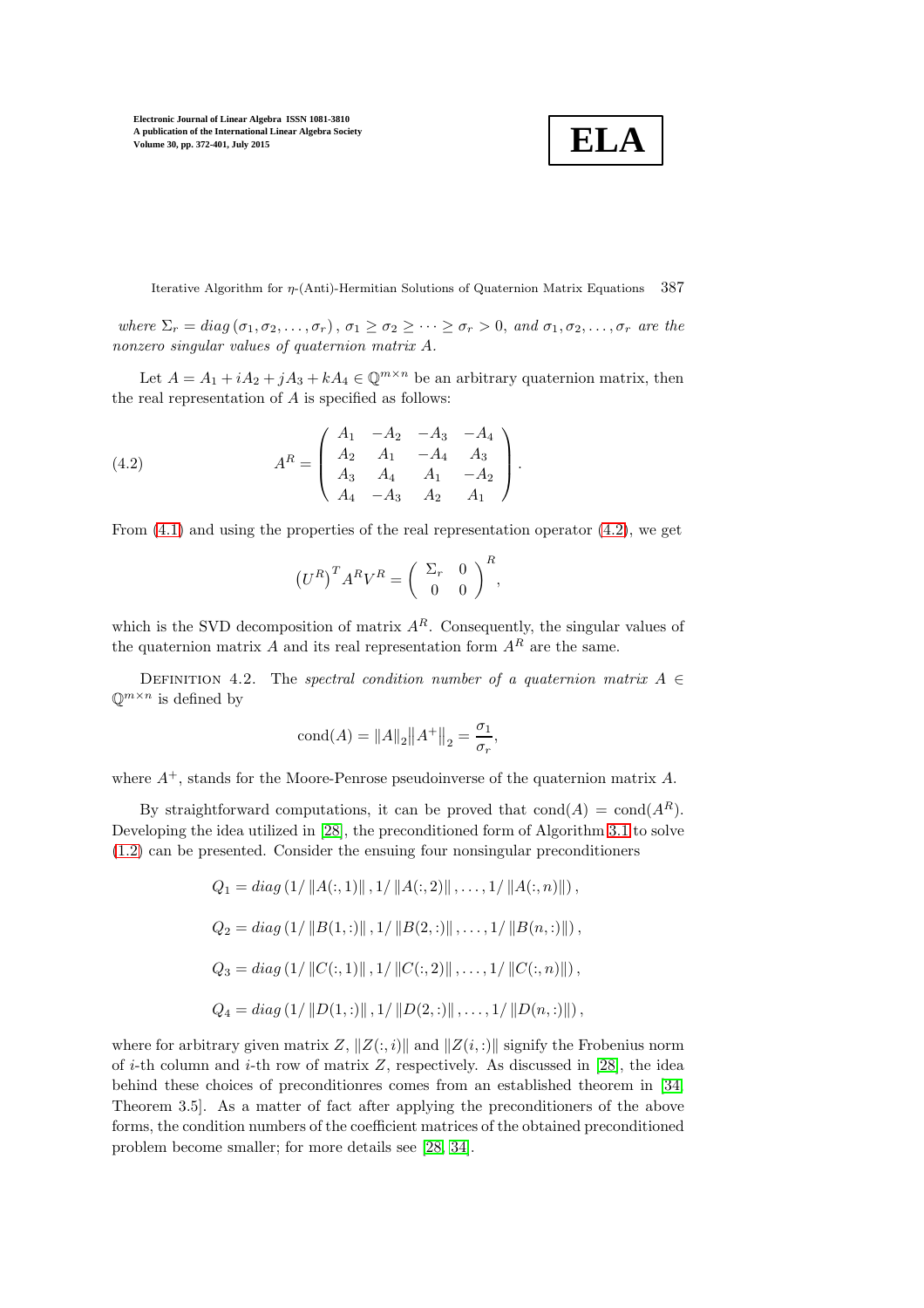

388 F.P.A. Beik and S. Ahmadi-Asl

<span id="page-16-1"></span>Consider the equivalent form of [\(1.3\)](#page-4-5) as follows:

(4.3) min 
$$
||AQ_1Q_1^{-1}XQ_2^{-1}Q_2B + CQ_3Q_3^{-1}YQ_4^{-1}Q_4D - E||
$$
.

Assume that

$$
\hat{A} = AQ_1
$$
,  $\hat{B} = Q_2B$ ,  $\hat{C} = CQ_3$ ,  $\hat{D} = Q_4D$ ,  $\hat{X} = Q_1^{-1}XQ_2^{-1}$ , and  $\hat{Y} = Q_3^{-1}YQ_4^{-1}$ .

Then [\(4.3\)](#page-16-1) can be rewritten in the next form

<span id="page-16-2"></span>(4.4) 
$$
\min \left\| \hat{A}\hat{X}\hat{B} + \hat{C}\hat{Y}\hat{D} - E \right\|.
$$

<span id="page-16-0"></span>By employing Algorithm [3.1](#page-8-0) to solve [\(4.4\)](#page-16-2), we can obtain  $\hat{X}$  and  $\hat{Y}$ . Afterward, the solutions of [\(4.3\)](#page-16-1) can be obtained by setting  $X = Q_1 \hat{X} Q_2$  and  $Y = Q_3 \hat{Y} Q_4$ .

5. Numerical experiments. In this section, we examine some test examples to numerically confirm the validity of the results elaborated in the previous sections and to demonstrate that Algorithm [3.1](#page-8-0) is robust and effective for solving Problems [1.2](#page-4-2) and [1.3.](#page-4-3) We comment here that all of the numerical experiments were performed on a Pentium 4 PC with a 2.67 GHz CPU and 4.00GB of RAM using some Matlab code in MATLAB 8.1.0.604.

<span id="page-16-3"></span>Example 5.1. Consider Problem [1.2](#page-4-2) where

$$
A = \begin{pmatrix} 1+4i+7j+2k & 1+2i-4j+2k \\ 3+i+4j+3k & 1+2i+3j+4k \end{pmatrix},
$$
  
\n
$$
B = \begin{pmatrix} -6+i+5j+8k & 3+2i+j+4k \\ 7+9i+3j+2k & -2-3i+4j-5k \end{pmatrix},
$$
  
\n
$$
C = \begin{pmatrix} -3+4i+j+5k & 0 \\ 5+i+3j+8k & 0 \end{pmatrix}, D = \begin{pmatrix} -7+i+2j-k & -1+2i+9j-k \\ -3-3i+2j+k & 1+2i+3j+k \end{pmatrix},
$$
 and

$$
E = \left( \begin{array}{cc} -95.33 - 75.67i - 110j - 34.83k & -75 - 17.67i - 72.33j - 19.17k \\ -156.7 - 92.33i - 90j - 64.67k & -148.5 - 0.666i - 30.17j + 47.17k \end{array} \right).
$$

We aim to apply Algorithm [3.1](#page-8-0) to solve Problem [1.2.](#page-4-2) In addition, for two given matrices  $\hat{X} \in i\mathbb{H}\mathbb{Q}^{2\times 2}$  and  $\hat{Y} \in i\mathbb{A}\mathbb{Q}^{2\times 2}$ ,

$$
\hat{X} = \begin{pmatrix} 3+5j+k & 2-i+2j+2k \\ 2+i+2j+2k & 1+3j+4k \end{pmatrix},
$$

and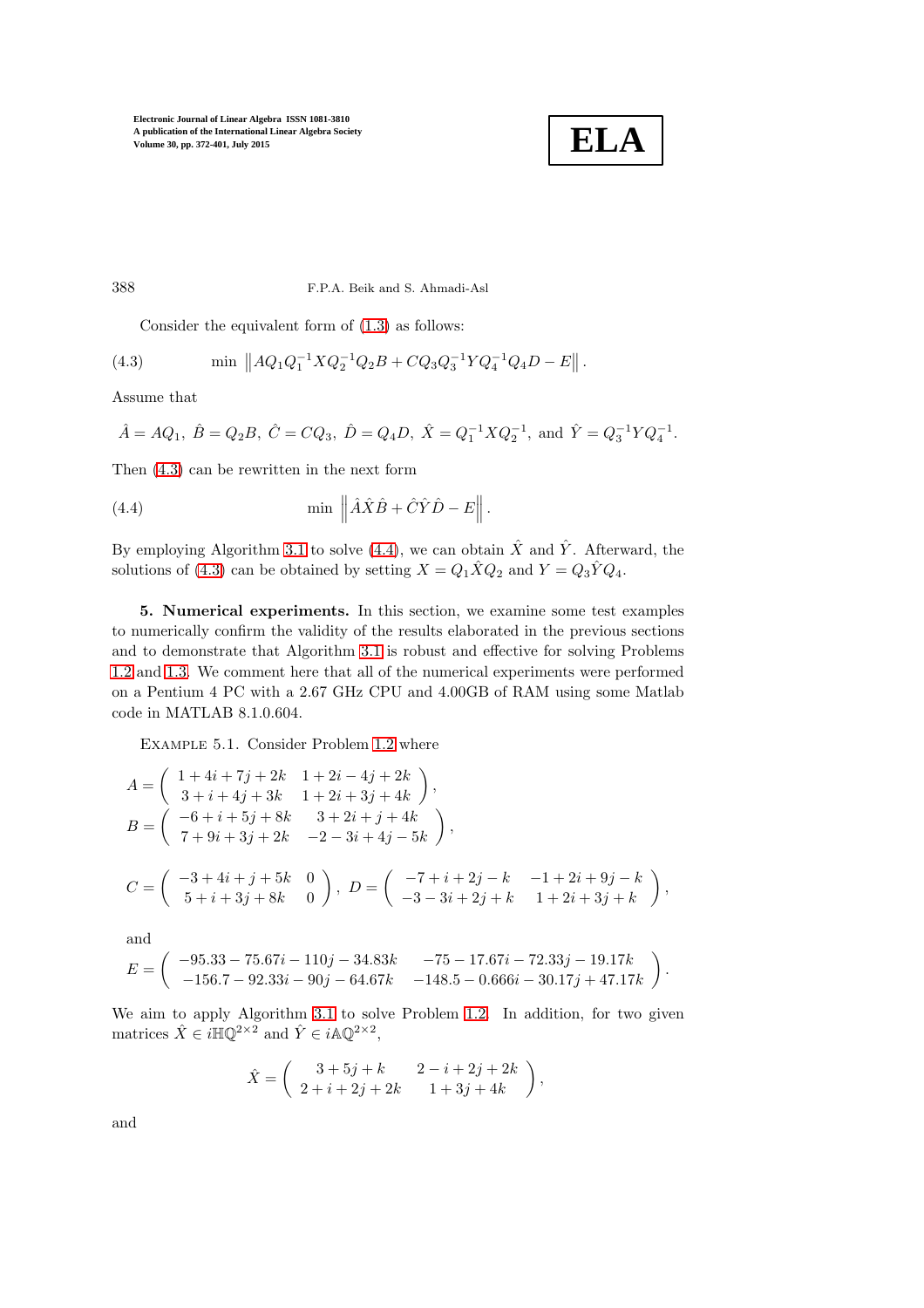$$
\boxed{\textbf{ELA}}
$$

Iterative Algorithm for η-(Anti)-Hermitian Solutions of Quaternion Matrix Equations 389

$$
\hat{Y} = \begin{pmatrix} 4i & -2 - 0.5i - 2j - 0.5k \\ 2 - 0.5i + 2j + 0.5k & -2i \end{pmatrix},
$$

the solution pair of Problem [1.3](#page-4-3) is determined.

It can be verified that the matrix equation  $AXB + CYD = E$  is consistent over the  $i$ -Hermitian and  $i$ -anti-Hermitian matrices as the following  $i$ -Hermitian and *i*-anti-Hermitian matrices satisfy  $AXB + CYD = E$ ,

$$
X = \begin{pmatrix} 1+j+k & 0.5+0.5j+0.5k \\ 0.5+0.5j+0.5k & 0.33+0.33j+0.33k \end{pmatrix},
$$

and,

$$
Y = \left( \begin{array}{cc} i & 0.5i \\ 0.5i & 10i \end{array} \right).
$$

In order to resolve Problem [1.2,](#page-4-2) we set  $[X(0), Y(0)] = [0, 0]$  as the initial guess and exploit the subsequent stopping criterion,

$$
||R(k)|| = ||F - AX(k)B - CY(k)D|| < 10^{-10}.
$$

Utilizing Algorithm [3.1,](#page-8-0) the approximate least-norm solution pair of mentioned problem can be derived respectively as follows:

$$
X^{(21)} = \begin{pmatrix} 1+j+k & 0.5+0.5j+0.5k \\ 0.5+0.5j+0.5k & 0.33+0.33j+0.33k \end{pmatrix},
$$

and

$$
Y^{(21)} = \left(\begin{array}{cc} i & 0.5i \\ 0.5i & 0 \end{array}\right),
$$

where the corresponding residual norm is  $||R(21)|| = ||F - AX(21)B - CY(21)D|| =$  $4.1507 \times 10^{-10}$ . It can be seen that

$$
||X|| + ||Y|| = 10.3118
$$
 and  $||X^{(21)}|| + ||Y^{(21)}|| = 2.5166$ .

Therefore,

$$
||X|| + ||Y|| > ||X^{(21)}|| + ||Y^{(21)}||,
$$

which confirms the established fact that performing Algorithm [3.1](#page-8-0) with the initial approximate of the form [\(3.9\)](#page-11-2) gives the least-norm solution pair of Problem [1.2.](#page-4-2) For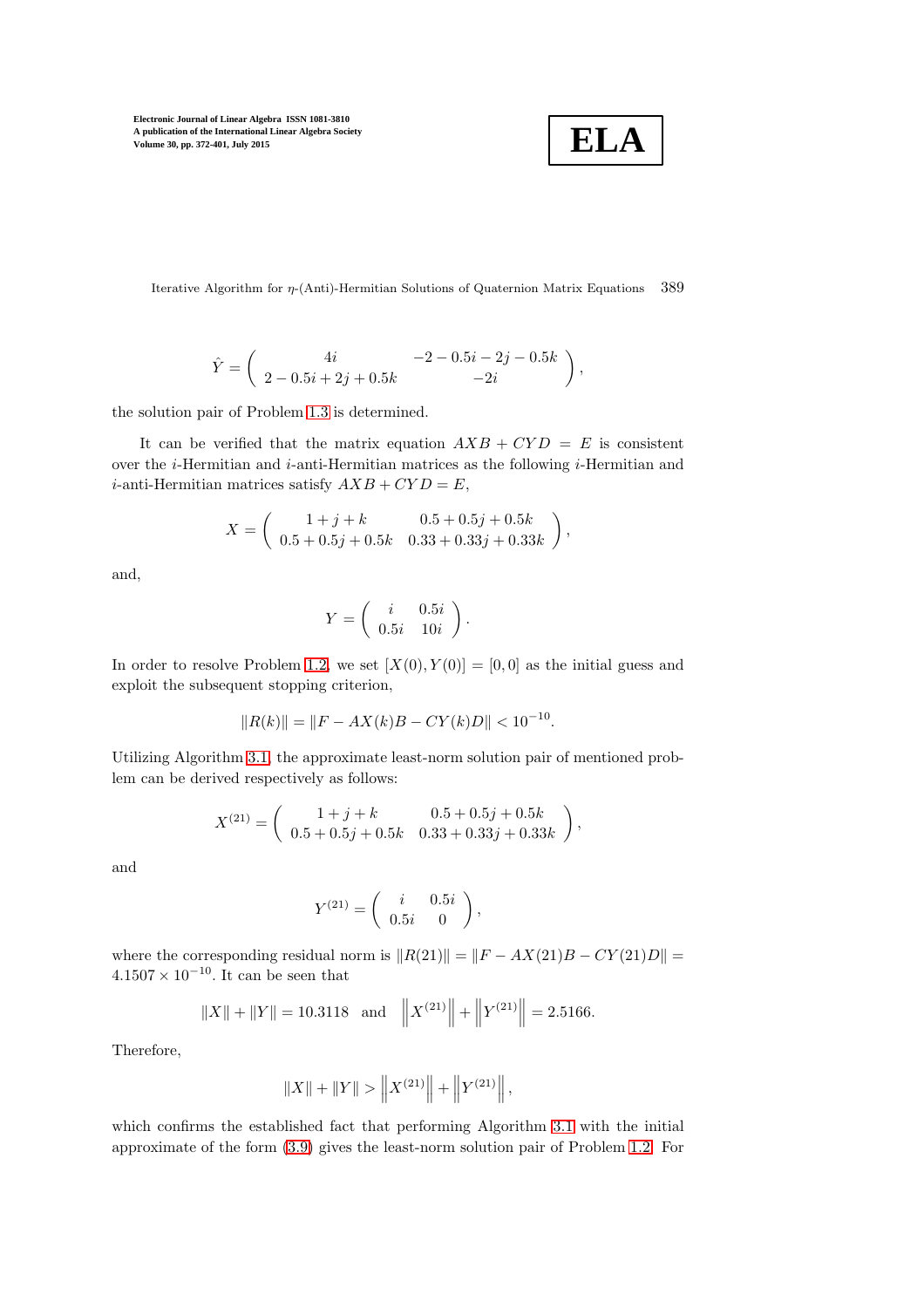

.

390 F.P.A. Beik and S. Ahmadi-Asl

more details, the required iteration numbers and CPU time (sec) for the convergence and the Frobenius norm of residuals at different iterates are reported in Table [5.1.](#page-18-0)

<span id="page-18-0"></span>TABLE  $5.1$ *Numerical results for Example [5.1.](#page-16-3)*

| Iteration                     | 15     | 20             | 25                            | 30     |
|-------------------------------|--------|----------------|-------------------------------|--------|
| CPU time $\vert 0.3327 \vert$ |        | 0.4354         | 0.5618                        | 0.6543 |
| R(k)                          | 0.0019 | $1.0057e - 10$ | $2.1703e - 12$ $3.4083e - 13$ |        |

For solving Problem [1.3,](#page-4-3) Algorithm [3.1](#page-8-0) is used to determine the solution pair of  $(3.15)$  in which

$$
F = E - A\hat{X}B - C\hat{Y}D =
$$

$$
\left(\begin{array}{cc} 143.2 + 203.3i - 33.5j + 143.2k & 147 + 35.83i + 155.7j + 185.3k \\ 374.8 + 278.7i + 65.5j + 163.3k & 146.5 - 56.83i + 176.8j - 158.3k \end{array}\right).
$$

By the following choice of the initial guess  $[Z(0), W(0)] = [0, 0]$ , we derive

$$
||R(21)|| = ||F - AZ(21)B - CW(21)D|| = 5.0558 \times 10^{-11}
$$

The computed approximate solution pair for  $[Z^*, W^*]$  is given by

$$
Z^* \simeq Z^{(21)} = \begin{pmatrix} -2 - 4j & -1.5 + i - 1.5j - 1.5k \\ -1.5 - i - 1.5j - 1.5k & -0.6667 - 2.667j - 3.667k \end{pmatrix},
$$

and

$$
W^* \simeq W^{(21)} = \begin{pmatrix} -3i & 2+i+2j+0.5k \\ -2+i-2j-0.5k & 0 \end{pmatrix}.
$$

Using the presented discussion in Subsection 3.2, the solution of Problem [1.3](#page-4-3) is calculated by

$$
X^* = \hat{X} + Z^* \simeq \begin{pmatrix} 1+j+k & 0.5+0.5j+0.5k \\ 0.5+0.5j+0.5k & 0.33+0.33j+0.33k \end{pmatrix},
$$

and,

<span id="page-18-1"></span>
$$
Y^* = \hat{Y} + W^* \simeq \begin{pmatrix} i & 0.5i \\ 0.5i & -2i \end{pmatrix}.
$$

For more clarification, we exhibit the convergence curves of the methods in Figures [5.1](#page-19-0) where

(5.1) 
$$
\varepsilon(k) = \log_{10} ||R(k)||.
$$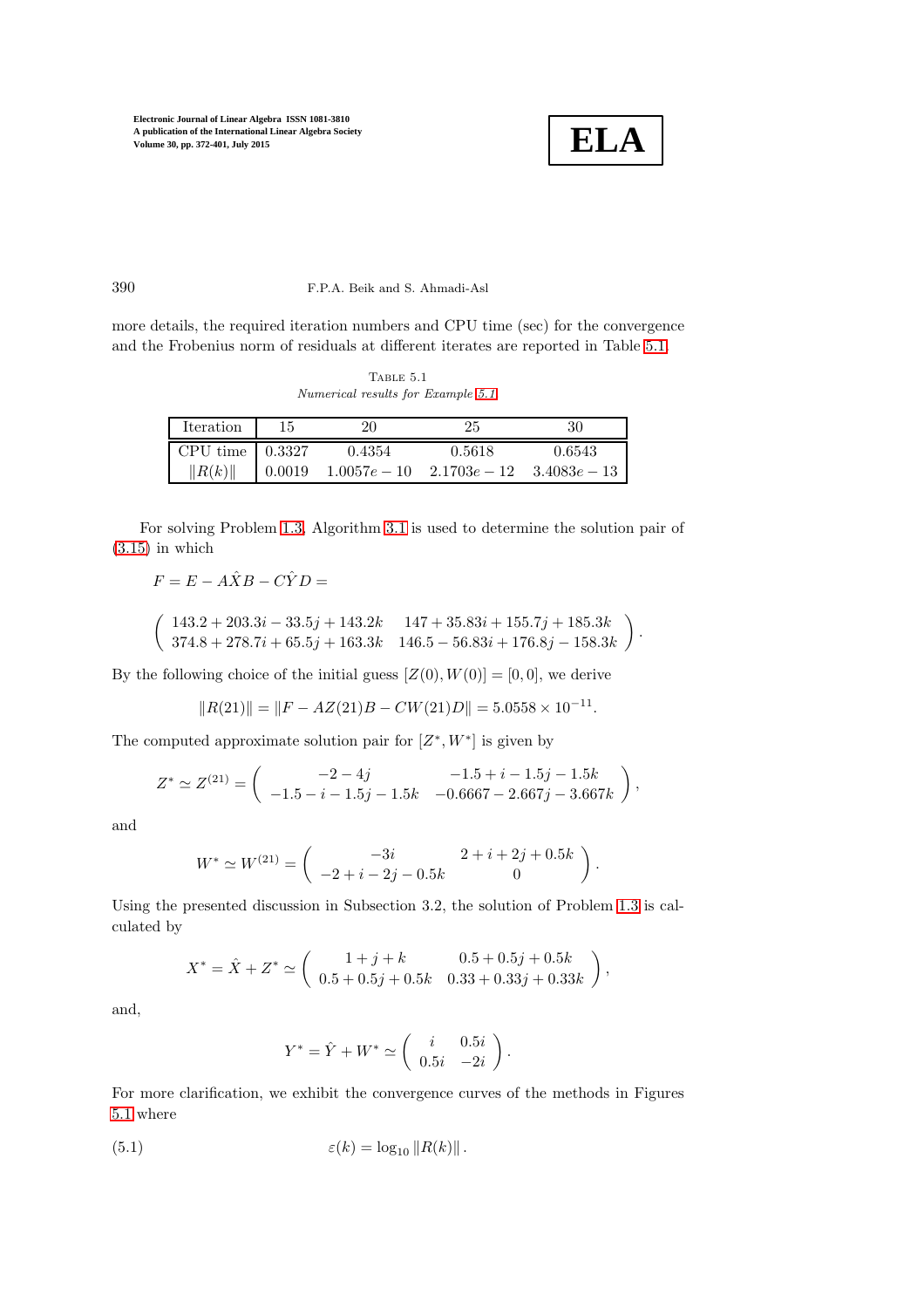



Iterative Algorithm for η-(Anti)-Hermitian Solutions of Quaternion Matrix Equations 391

<span id="page-19-0"></span>Fig. 5.1. *Convergence history for Problem [1.2.](#page-4-2)*

<span id="page-19-1"></span>Example 5.2. In this instance, we focus on Problem [1.2](#page-4-2) such that

$$
A = A_1 + A_2i + A_3j + A_4k, B = B_1 + B_2i + B_3j + B_4k,
$$
  
\n
$$
C = C_1 + C_2i + C_3j + C_4k, D = D_1 + D_2i + D_3j + D_4k,
$$
  
\n
$$
E = E_1 + E_2i + E_3j + E_4k,
$$

where

$$
A_1 = \text{triu}(\text{hilb}(n)), \quad A_2 = \text{triu}(\text{ones}(n, n)), \quad A_3 = \text{eye}(n), \quad A_4 = \text{zeros}(n, n),
$$

 $B_1 = \text{tridiag}(n, -1, 2, -1), \ B_2 = \text{eye}(n), \ B_3 = \text{zeros}(n, n),$  $B_4 = \text{tridiag}(n, 0.5, 6, -0.5),$ 

$$
C_1 = C_2 = C_3 = C_4 = \text{ones}(n, n), D_1 = D_2 = D_3 = D_4 = \text{ones}(n, n),
$$

 $E_1 = \text{hankel}(1:n), E_2 = \text{zeros}(n, n), E_3 = \text{zeros}(n, n), E_4 = \text{zeros}(n, n).$ 

Our goal is to find the least-norm solution pair of Problem [1.2.](#page-4-2)

It can be seen that the matrix equation  $AXB+CYD = E$  mentioned in Example [5.2](#page-19-1) is not consistent over k-Hermitian and k-anti-Hermitian matrices. From Theorem [3.10,](#page-11-3) it is known that if the initial matrix group  $[X(0), Y(0)]$  are chosen so that  $[X(0), Y(0)] \in \mathbb{W}$ , then the least-norm solution pair can be obtained. We apply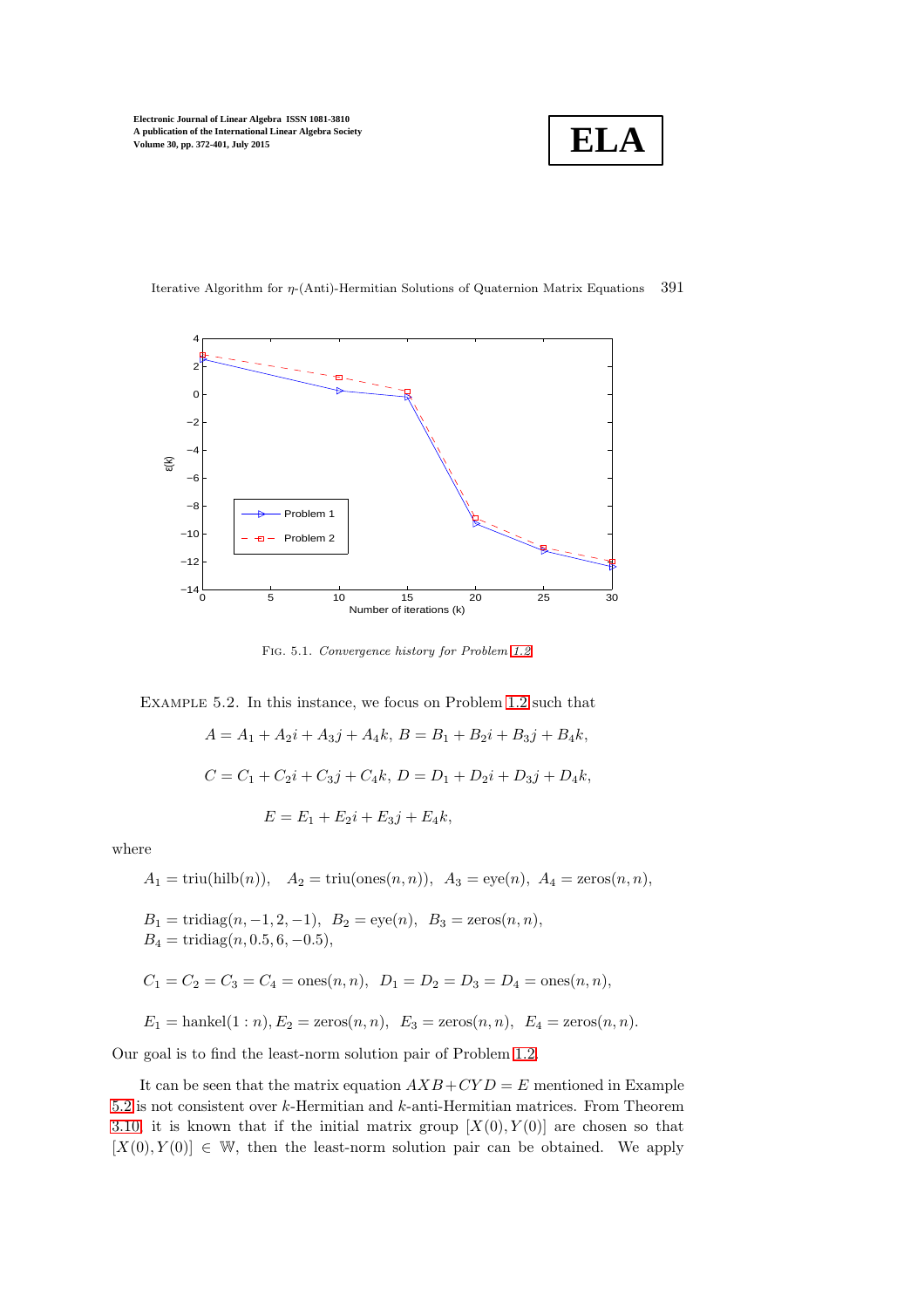

### 392 F.P.A. Beik and S. Ahmadi-Asl

Algorithm [3.1](#page-8-0) to solve Problem [1.2](#page-4-2) for different values of n with  $[X(0), Y(0)] = [0, 0]$ . The iterations are stopped as soon as

<span id="page-20-2"></span>(5.2) 
$$
\eta(k) = \log_{10} \sqrt{\frac{\|P_{k,x}\|^2 + \|P_{k,y}\|^2}{\|P_{0,x}\|^2 + \|P_{0,y}\|^2}} < 10^{-5}.
$$

The details of numerical results including the required iteration numbers and the Frobenius norm of residuals are recorded in Table [5.2](#page-20-0) where  $R(k) = F - AX(k)B$  –  $CY(k)D$ . The convergence histories are depicted in Figure [5.2](#page-20-1) where  $\eta(k)$  defined by  $(5.2).$  $(5.2).$ 

<span id="page-20-0"></span>TABLE  $5.2$ *Numerical results for Example [5.2.](#page-19-1)*

| $\boldsymbol{n}$ | $  X(k)   +   Y(k)  $ | $\min$ $  R(k)  $ | Iteration |
|------------------|-----------------------|-------------------|-----------|
| 20               | 13.3815               | 27.9922           | 76        |
| 40               | 38.8499               | 65.7652           | 178       |
| 60               | 107.3637              | 71.9070           | 287       |



<span id="page-20-1"></span>Fig. 5.2. *Convergence history for Example [5.2.](#page-19-1)*

REMARK 5.3. We would like to comment here that it is not possible to use the presented scheme in [\[40\]](#page-26-4) for  $n = 40,60$  during the programming process due to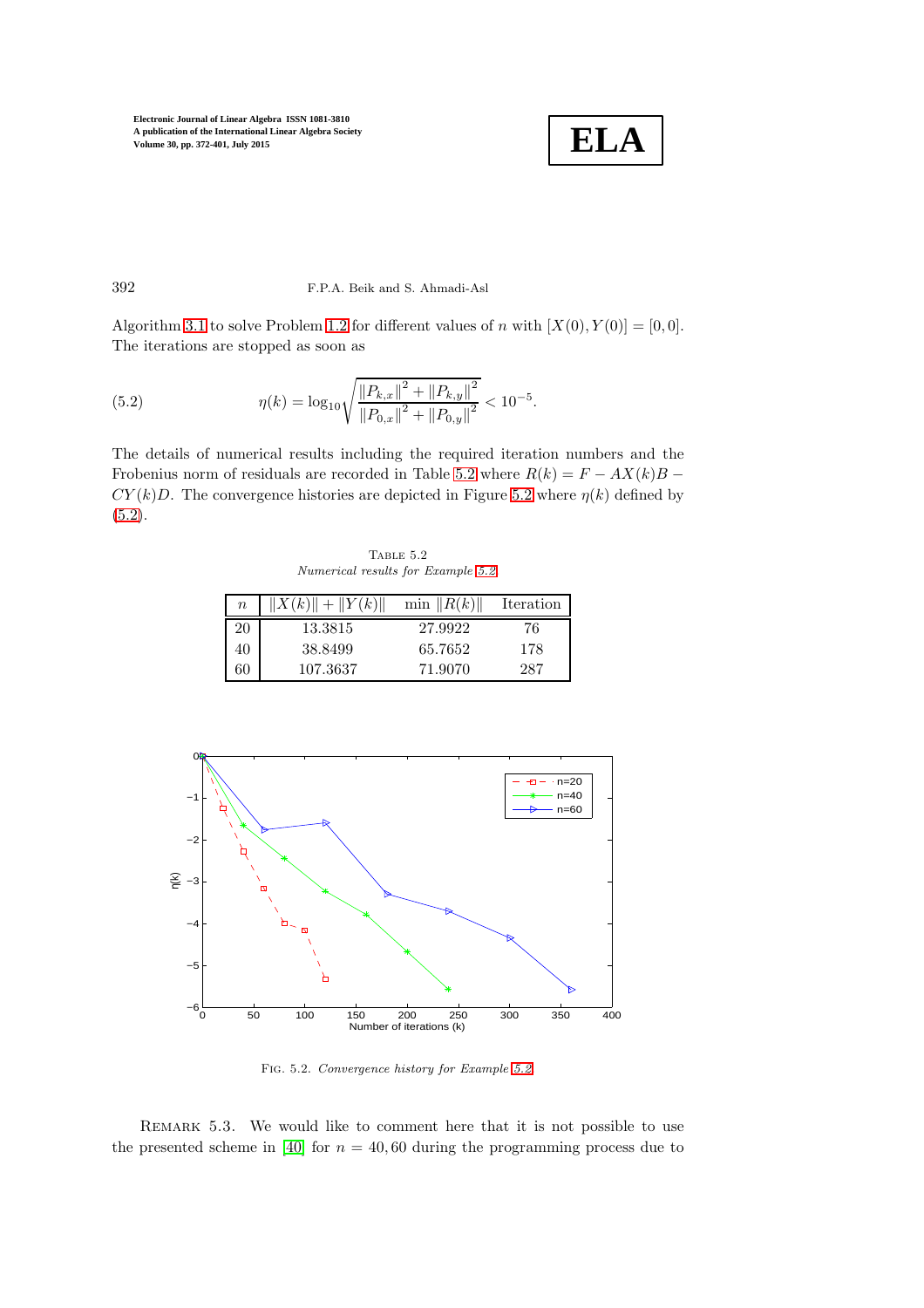**ELA**

Iterative Algorithm for η-(Anti)-Hermitian Solutions of Quaternion Matrix Equations 393

<span id="page-21-1"></span>the required high computational costs. Whereas Algorithm [3.1](#page-8-0) can be successfully handled which reveals the superiority of the proposed algorithm.

EXAMPLE 5.4. In this example, we examine the efficiency of Algorithm [3.1](#page-8-0) for solving sparse quaternion least-squares problems. The test matrices were chosen from HB (Harwell-Boeing) group of Tim Davis's collection [\[10\]](#page-25-22). The four test matrices utilized in this experiment appear in structural problem  $(bcsstm01)$  and directed weighted graph problems( $gre_115$ ,  $gre_185$  and  $gre_343$ ). The sparsity structure of mentioned matrices are illustrated in Figure [5.3](#page-22-0) where " $nz$ " stands for the number of nonzero entries of the matrix. In addition, the properties of the test matrices are presented in Table [5.3](#page-21-0) for more details.

<span id="page-21-0"></span>TABLE  $5.3\,$ *The sparsity structure of test matrices for Example [5.4.](#page-21-1)*

| Matrix     | number of | number of | structure   | condition number |
|------------|-----------|-----------|-------------|------------------|
|            | rows      | columns   |             |                  |
| bcsstm01   | 48        | 48        | symmetric   | Inf              |
| $gre\_115$ | 115       | 115       | unsymmetric | 49.6709          |
| $gre\_185$ | 185       | 185       | unsymmetric | 103.015          |
| $gre\_343$ | 343       | 343       | unsymmetric | 111.976          |

The main objective is to find the solution pair of Problem [1.2](#page-4-2) associated with the matrix equation  $AXB + CYD = E$  such that

$$
A = A_1 + A_2i + A_3j + A_4k, B = B_1 + B_2i + B_3j + B_4k,
$$
  
\n
$$
C = C_1 + C_2i + C_3j + C_4k, D = D_1 + D_2i + D_3j + D_4k,
$$
  
\n
$$
E = E_1 + E_2i + E_3j + E_4k.
$$

Presume that

$$
A_1 = B_1 = C_1 = D_1
$$
,  $A_2 = B_2 = C_2 = D_2$ ,  
 $A_3 = B_3 = C_3 = D_3$ ,  $A_4 = B_4 = C_4 = D_4$ .

The right hand side E is constructed such that  $X = \mathcal{L}_1^j(C)$  and  $Y = \mathcal{L}_2^j(D)$ satisfy  $AXB + CYD = E$ . Hence, the problem is consistent over *j*-Hermitian and j-anti-Hermitian matrices. The following four instances are examined:

Case 1:

$$
A_1 = tridiag(-1, 2, -1), A_2 = bcsstm01, A_3 = tridiag(1, 3, 1), A_4 = bcsstm01.
$$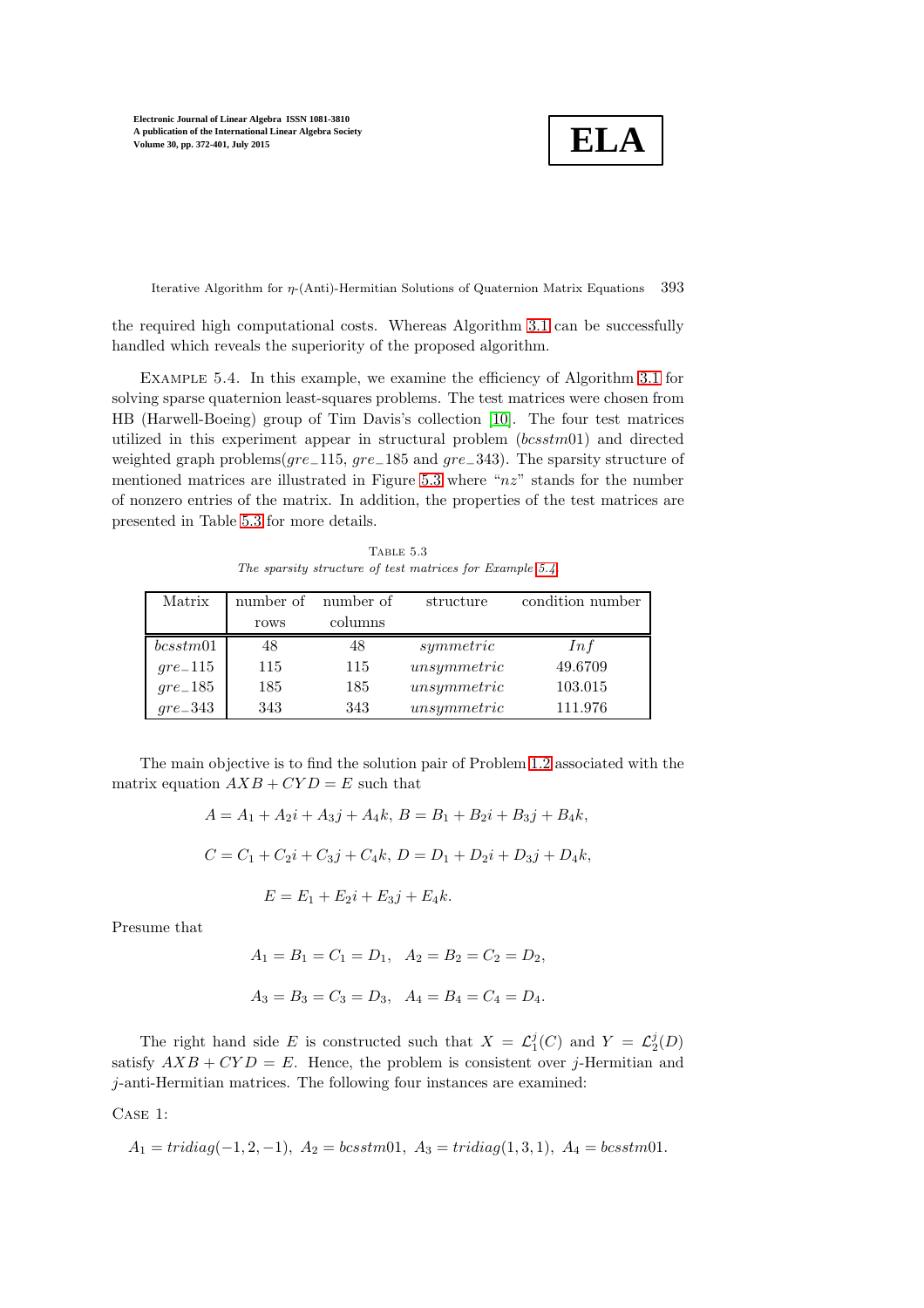

394 F.P.A. Beik and S. Ahmadi-Asl



<span id="page-22-0"></span>Fig. 5.3. *The sparsity structure of test matrices.*

Case 2:

 $A_1 = tridiag(-1, 2, -1), A_2 = gre_1115, A_3 = tridiag(1, 3, 1), A_4 = gre_1115.$ Case 3:

 $A_1 = tridiag(-1, 2, -1), A_2 = gre_185, A_3 = tridiag(1, 3, 1), A_4 = gre_185.$ 

Case 4:

$$
A_1 = tridiag(-1, 2, -1), A_2 = gre\_343, A_3 = tridiag(1, 3, 1), A_4 = gre\_343.
$$

We employed Algorithm [3.1](#page-8-0) and its preconditioned version for Example [5.4,](#page-21-1) the obtained results are presented in the following figures. For Case 1, Algorithm [3.1](#page-8-0) has slow convergence rate than preconditioned version since the matrix  $bcsstm01$  is an illconditioned matrix. The convergence histories of Algorithm [3.1](#page-8-0) and its preconditioned version for this case are depicted in Figure [5.4](#page-23-1) where  $\varepsilon(k)$  specified by [\(5.1\)](#page-18-1). However,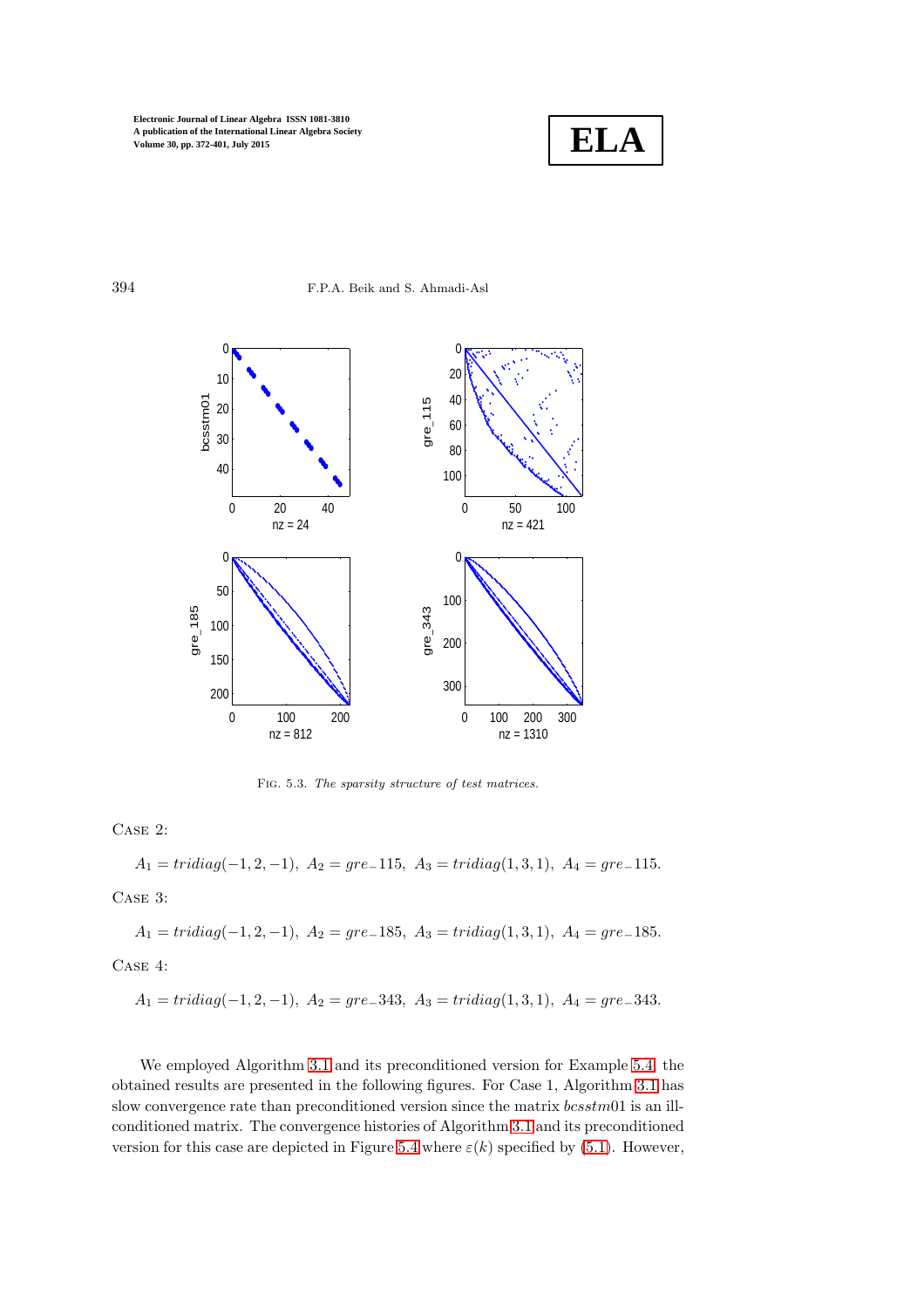**ELA**

Iterative Algorithm for  $\eta$ -(Anti)-Hermitian Solutions of Quaternion Matrix Equations 395

for Cases 2–4, the convergence rate of Algorithm [3.1](#page-8-0) and its preconditioned version is almost equal as the coefficients are well conditioned. The convergence history of Algorithm [3.1](#page-8-0) for Cases 2–4 is plotted in Figure [5.5.](#page-23-2)



<span id="page-23-1"></span>Fig. 5.4. *Convergence history for Case 1 of Example [5.4.](#page-21-1)*



<span id="page-23-2"></span><span id="page-23-0"></span>Fig. 5.5. *Convergence history for Cases 2, 3, 4 of Example [5.4.](#page-21-1)*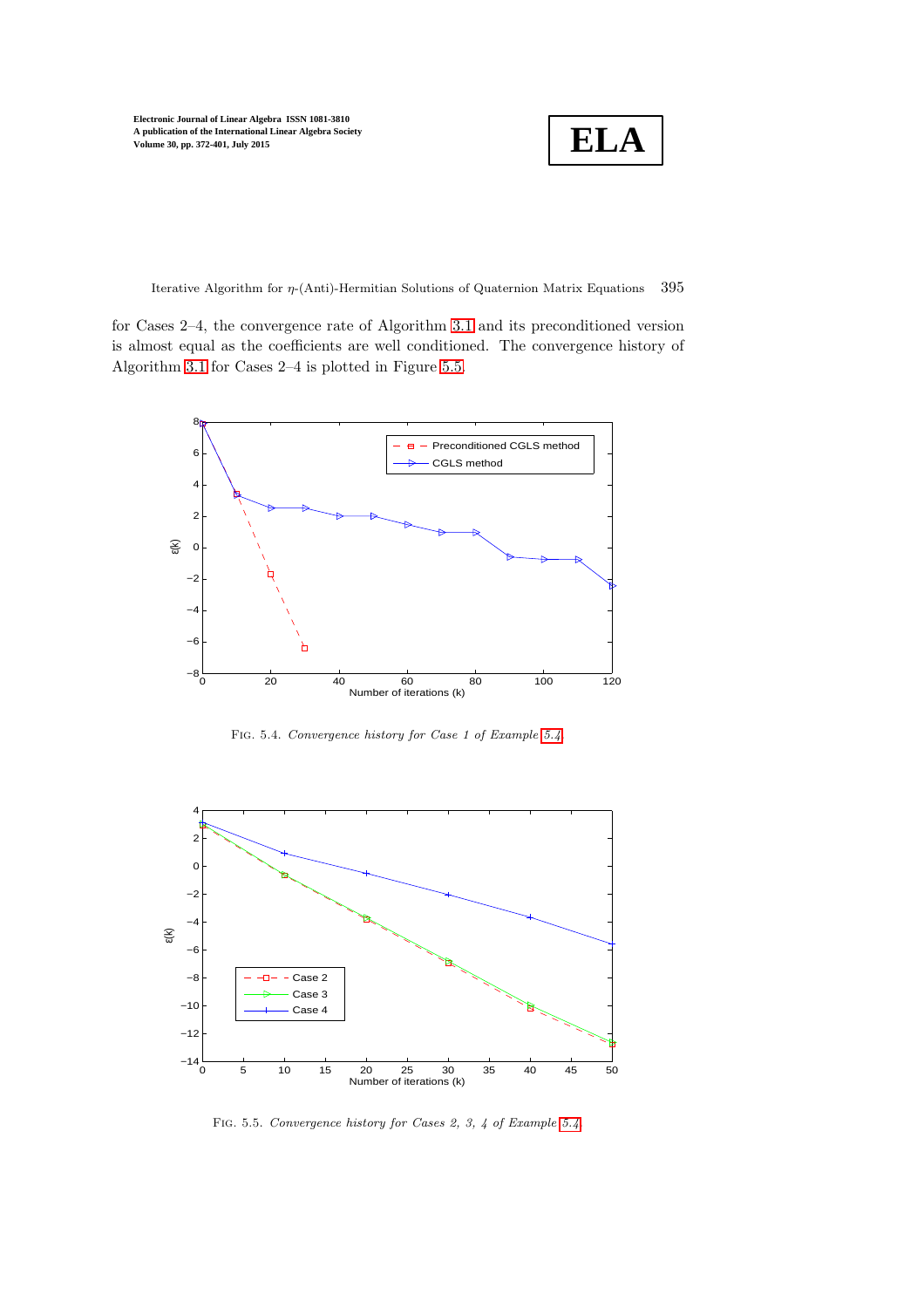

396 F.P.A. Beik and S. Ahmadi-Asl

6. Conclusion and further works. The paper has been concerned with solving two main problems referred Problem [1.2](#page-4-2) and Problem [1.3.](#page-4-3) More precisely, Problem [1.2](#page-4-2) deals with solving the least-squares problem

$$
||AXB + CYD - E|| = \min,
$$

over  $X \in \eta \mathbb{H} \mathbb{Q}^{n \times n}$  and  $Y \in \eta \mathbb{A} \mathbb{Q}^{n \times n}$  matrices. The main aim of the second problem was to obtain the optimal approximate solution pair of Problem [1.2](#page-4-2) with respect to an arbitrary given matrix pair. After establishing some properties of the η-Hermitian and  $\eta$ -anti-Hermitian matrices, the well-known CGLS iterative algorithm has been developed to construct an efficient and robust algorithm for solving Problems [1.2](#page-4-2) and [1.3.](#page-4-3) The convergence properties of the algorithm have been analyzed and a preconditioned version of the algorithm has been suggested. Numerical results have illustrated the efficiency and feasibility of the presented algorithm. The proposed iterative scheme can be generalized for solving the following generalized quaternion least-squares problem over  $\eta$ -Hermitian and  $\eta$ -anti-Hermitian matrices,

$$
\min \left\| \sum_{j=1}^{n} \sum_{i=1}^{n} \left( A_i X_i B_i + C_i X_i^H D_i - E_i \right) \right\|.
$$

Future work can investigate applying suitable preconditioners to speed up the convergence of the CGLS algorithm for solving the least-squares problems corresponding to coupled matrix equations.

Acknowledgment. The authors wish to thank anonymous referees for their helpful comments.

### REFERENCES

- <span id="page-24-0"></span>[1] F.A. Aliev and V.B. Larin. *Optimization of Linear Control Systems: Analytical Methods and Computational Algorithms*. Gordon and Breach Science Publishers, Amsterdam, 1998.
- <span id="page-24-1"></span>[2] U. Baur and P. Benner. Factorized solution of Lyapunov equations based on hierarchical matrix arithmetic. *Computing*, 78:211–234, 2006.
- <span id="page-24-2"></span>[3] F.P.A. Beik and D.K. Salkuyeh. On the global Krylov subspace methods for solving general coupled matrix equations. *Computers and Mathematics with Applications*, 62:4605–4613, 2011.
- <span id="page-24-3"></span>[4] F.P.A. Beik and D.K. Salkuyeh. The coupled Sylvester-transpose matrix equations over generalized centrosymmetric matrices. *International Journal of Computer Mathematics*, 90:1546– 1566, 2013.
- <span id="page-24-4"></span>[5] N.L. Bihan and J. Mars. Singular value decomposition of quaternion matrices: A new tool for vector-sensor signal processing. *Signal Processing*, 84:1177–1199, 2004.
- <span id="page-24-5"></span>[6] N.L. Bihan and S.J. Sangwine. Color image decomposition using quaternion singular value decomposition. IEEE International Conference on Visual Information Engineering of quaternion (VIE), Guildford, UK, 2003.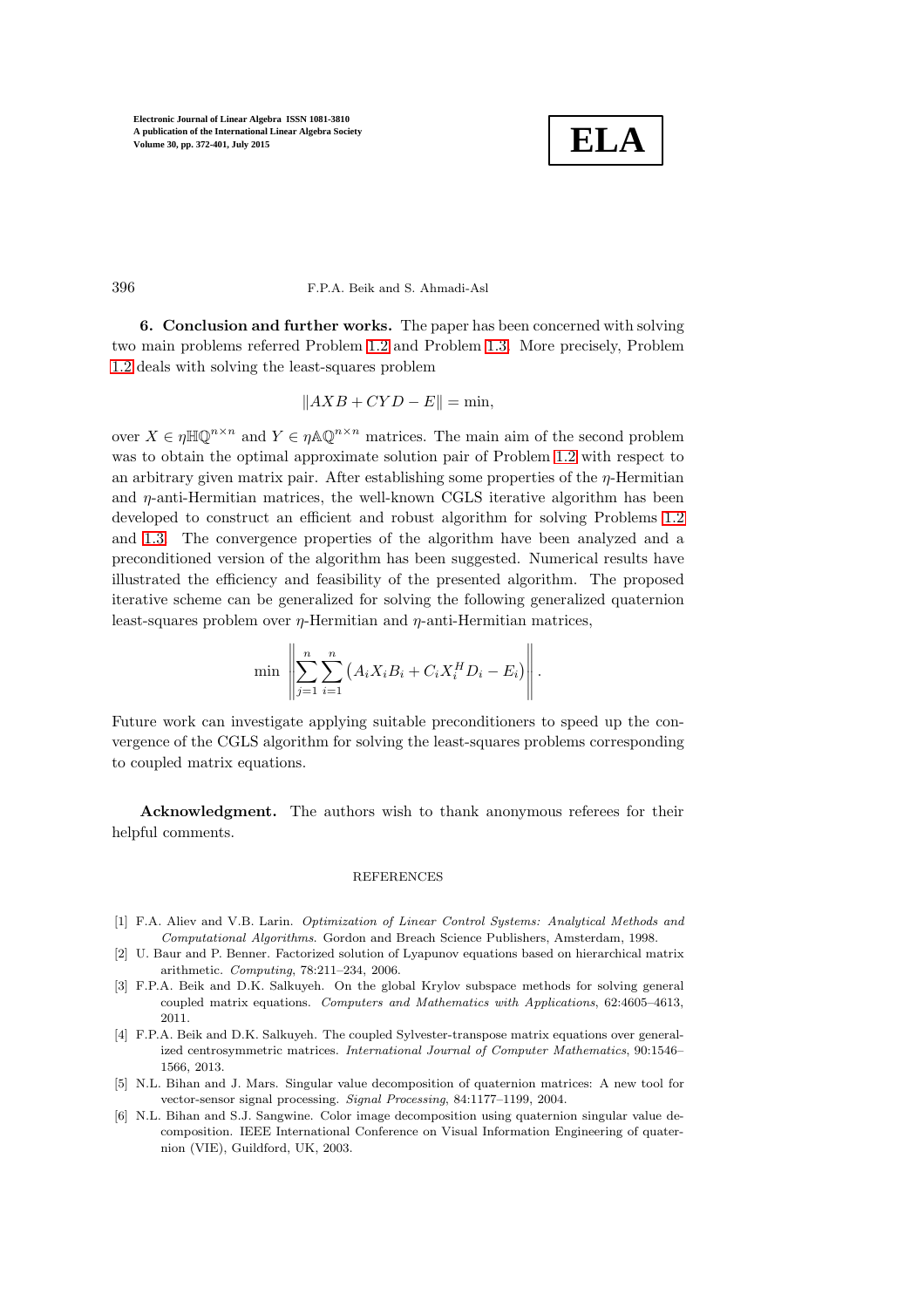**ELA**

Iterative Algorithm for η-(Anti)-Hermitian Solutions of Quaternion Matrix Equations 397

- <span id="page-25-20"></span><span id="page-25-2"></span>[7] A. Björck. *Numerical Methods for Least Squares Problems*. SIAM, Philadelphia, 1996.
- [8] J. Cai and G. Chen. An iterative algorithm for the least squares bisymmetric solutions of the matrix equations  $A_1XB_1 = C_1, A_2XB_2 = C_2$ . *Mathematical and Computer Modelling*, 50:1237–1244, 2009.
- <span id="page-25-0"></span>[9] E.B. Castelan and V.G. da Silva. On the solution of a Sylvester equation appearing in descriptor systems control theory. *Systems* & *Control Letters*, 54:109–117, 2005.
- <span id="page-25-22"></span>[10] T. A. Davis and Y. Hu. The University of Florida Sparse Matrix Collection. *ACM Transactions on Mathematical Software* 38:1–25, 2011. Available http://www.cise.ufl.edu/research/sparse/matrices.
- <span id="page-25-8"></span><span id="page-25-6"></span>[11] M. Dehghan and M. Hajarian. An efficient algorithm for solving general coupled matrix equations and its application. *Mathematical and Computer Modelling*, 51:1118–1134, 2010.
- [12] M. Dehghan and M. Hajarian. The general coupled matrix equations over generalized bisymmetric matrices. *Linear Algebra and its Applications*, 432:1531–1552, 2010.
- <span id="page-25-7"></span>[13] M. Dehghan and M. Hajarian. Analysis of an iterative algorithm to solve the generalized coupled Sylvester matrix equations. *Applied Mathematical Modelling*, 35:3285–3300, 2011.
- <span id="page-25-9"></span>[14] M. Dehghan and M. Hajarian. On the generalized reflexive and anti-reflexive solutions to a system of matrix equations. *Linear Algebra and its Applications*, 437:2793–2812, 2012.
- <span id="page-25-3"></span>[15] F. Ding and T. Chen. Gradient based iterative algortithms for solving a class of matrix equations. *IEEE Transactions Automatic Control*, 50:1216–1221, 2005.
- <span id="page-25-4"></span>[16] F. Ding and T. Chen. On iterative solutions of general coupled matrix equations. *SIAM Journal on Control and Optimization*, 44:2269–2284, 2006.
- <span id="page-25-5"></span>[17] F. Ding, P.X. Liu, and J. Ding. Iterative solutions of the generalized Sylvester matrix equations by using the hierarchical identification principle. *Applied Mathematics and Computation*, 197:41–50, 2008.
- <span id="page-25-1"></span>[18] Z. Gajic and M.T.J. Qureshi. *Lyapunov Matrix Equation in System Stability and Control*. Dover Publications, Inc., Mineola, NY, 2008. (Original work published in 1995).
- <span id="page-25-16"></span>[19] Z.H. He and Q.W. Wang. A real quaternion matrix equation with applications. *Linear and Multilinear Algebra*, 61:725–740, 2013.
- <span id="page-25-10"></span>[20] Z.H. He and Q.W. Wang. The  $\eta$ -bihermitian solution to a system of real quaternion matrix equations. *Linear and Multilinear Algebra*, 62:1509–1528, 2014.
- <span id="page-25-11"></span>[21] L.P. Huang. The matrix equation AXB − GXD = E over the quaternion field. *Linear Algebra and its Applications*, 234:197–208, 1996.
- <span id="page-25-12"></span>[22] J. Jiang and N. Li. An efficient algorithm for the generalized  $(P, Q)$ -reflexive solution to a quaternion matrix equation and its optimal approximation. *Journal of Applied Mathematics and Computing*, 45:297–326, 2014.
- <span id="page-25-13"></span>[23] T.S. Jiang and M.S. Wei. On a solution of the quaternion matrix equation  $X - A\tilde{X}B = C$  and its application. *Acta Mathematica Sinica (English Series)*, 21:483–490, 2005.
- <span id="page-25-21"></span>[24] C.T. Kelley. *Iterative Methods for Linear and Nonlinear Equations*. SIAM, Philadelphia, PA, 1995.
- <span id="page-25-14"></span>[25] S.D. Leo and G. Scolarici. Right eigenvalue equation in quaternionic quantum mechanics. *Journal of Physics A: Mathematical and General*, 33:2971–2995, 2000.
- <span id="page-25-17"></span>[26] J.F. Li, X.Y. Hu, and L. Zhang. Numerical solutions of  $AXB = C$  for centrosymmetric matrix X under a specified submatrix constraint. *Numerical Linear Algebra with Applications*, 18:857–873, 2011.
- <span id="page-25-18"></span>[27] J.F. Li, W. Li, and Z.Y. Peng. A hybrid algorithm for solving minimization problem over (R, S)-symmetric matrices with the matrix inequality constraint. *Linear Multilinear Algebra*, 63:1049-1072, 2015.
- <span id="page-25-15"></span>[28] S. Ling, M. Wang, and M. Wei. Hermitian tridiagonal solution with the least norm to quaternionic least squares problem. *Computer Physics Communications*, 181:481–488, 2010.
- <span id="page-25-19"></span>[29] Z. Peng. The reflexive least squares solutions of the matrix equation  $A_1X_1B_1 + A_2X_2B_2 + \cdots$  $A_lXlB_l = C$  with a submatrix constraint. *Numerical Algorithms*, 64:455–480, 2013.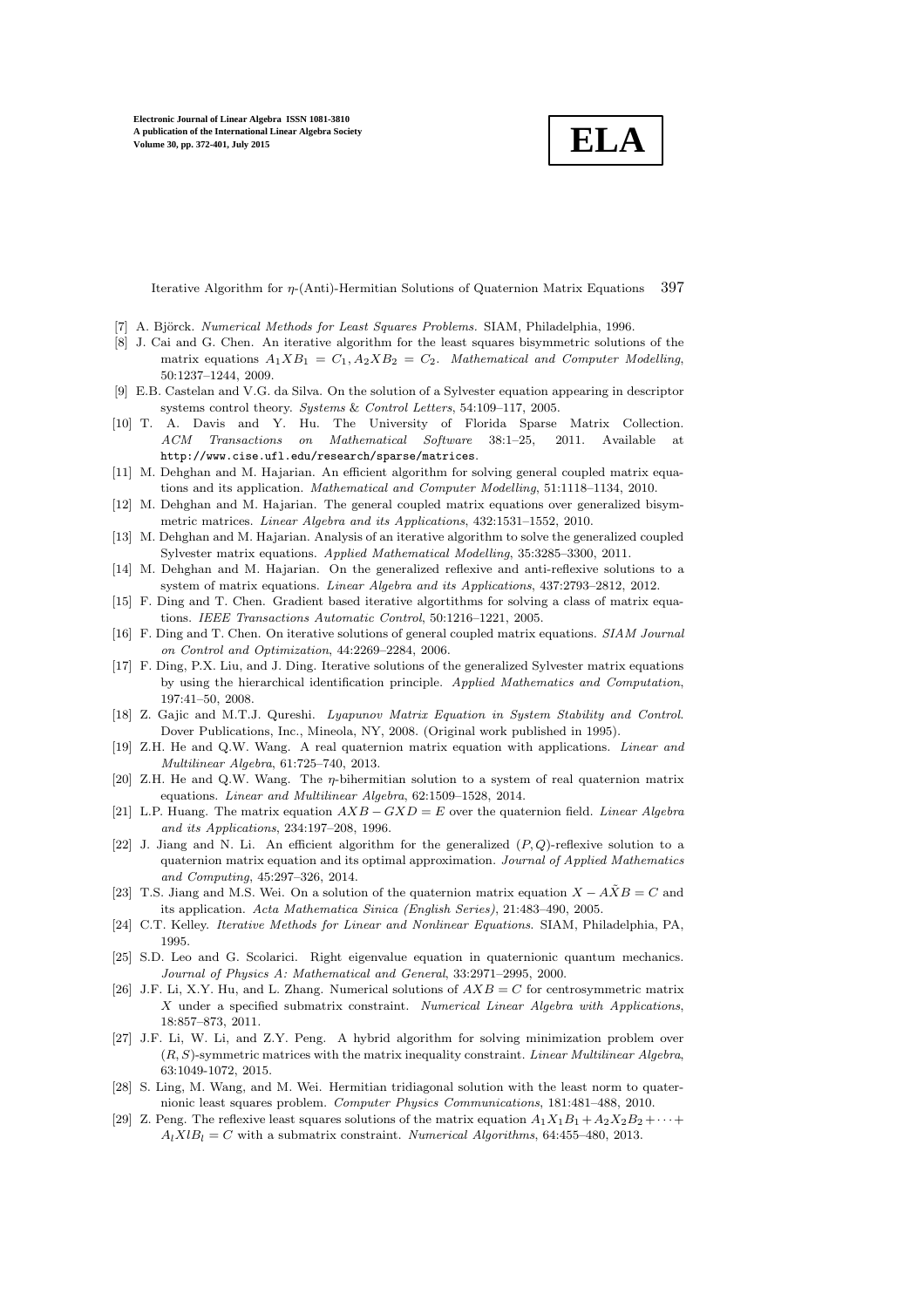

398 F.P.A. Beik and S. Ahmadi-Asl

- <span id="page-26-9"></span><span id="page-26-8"></span>[30] Z. Peng. The (R, S)-symmetric least squares solutions of the general coupled matrix equations. *Linear and Multilinear Algebra*, 63:1086-1105, 2015.
- <span id="page-26-11"></span>[31] Z. Peng and H. Xin. The reflexive least squares solutions of the general coupled matrix equations with a submatrix constraint. *Applied Mathematics and Computation*, 225:425–445, 2013.
- <span id="page-26-6"></span>[32] Y. Saad. *Iterative Methods for Sparse Linear Systems*, second edition. SIAM, 2003.
- <span id="page-26-14"></span>[33] S.J. Sangwine, T.A. Ell, and C.E. Moxey. Vector phase correlation. *Electronics Letters*, 37:1513– 1515, 2001.
- [34] A. van der Sluis. Condition numbers and equilibration of matrices. *Numerische Mathematik*, 14:14–23, 1969.
- <span id="page-26-3"></span>[35] C. Song, G. Chen, and X. Zhang. An iterative solution to coupled quaternion matrix equations. *Filomat*, 26:809–826, 2012.
- <span id="page-26-10"></span>[36] E. Stiefel. Ausgleichung ohne aufstellung der Gausschen normalgleichungen. *Wissenschaftliche Zeitschrift der Technischen Hochschule Dresden*, 2:441–442, 1953.
- <span id="page-26-12"></span>[37] R.S. Wang. *Functional Analysis and Optimization Theory.* Beijing University of Aeronautics and Astronautics Press, Beijing 2003.
- <span id="page-26-13"></span>[38] N.A. Wiegmann. Some theorems on matrices with real quaternion elements. *Canadian Journal of Mathematics*, 7:191–201, 1955.
- <span id="page-26-7"></span>[39] S.F. Yuan and Q.W. Wang. Two special kinds of least squares solutions for the quaternions matrix equation  $AXB + CXD = E$ . *Electronic Journal of Linear Algebra*, 23:257-274, 2012.
- <span id="page-26-4"></span>[40] S.F. Yuan, Q.W. Wang, and X. Zhang. Least-squares problem for the quaternion matrix equation AXB + CY D = E over different constrained matrices. *International Journal of Computer Mathematics*, 90:565–576, 2013.
- <span id="page-26-5"></span>[41] F. Zhang. Quaternions and matrices of quaternions. *Linear Algebra and its Applications*, 251:21–57, 1997.
- <span id="page-26-0"></span>[42] G. Zhang, Q. Zhang, T. Chen, and Y. Lin. On Lyapunov theorems for descriptor systems, *Dynamics of Continuous, Discrete* & *Impulsive Systems. Series B. Applications* & *Algorithms*, 10:709–725, 2003.
- <span id="page-26-1"></span>[43] B. Zhou and G.R. Duan. On the generalized Sylvester mapping and matrix equations. *Systems* & *Control Letters*, 57:200–208, 2008.
- <span id="page-26-2"></span>[44] K. Zhou, J.C. Doyle, and K. Glover. *Robust and Optimal Control.* Prentice Hall, New Jersey, 1996.

Appendix A. Proof of Theorem [3.6.](#page-10-1) Because of commutative property of the inner product  $\langle ., . \rangle$ , we only need to prove the validity of Eqs. [\(3.6\)](#page-10-2), [\(3.7\)](#page-10-2) and [\(3.8\)](#page-10-2) for  $1 \leq i \leq j \leq k$ . For  $k = 1$ , we have

$$
\langle P_{0,x}, P_{1,x} \rangle + \langle P_{0,y}, P_{1,y} \rangle
$$
  
=  $\langle P_{0,x}, P_{0,x} - \alpha_0 \mathcal{L}_1^n \left( A^H \left( \mathcal{M}(Q_{0,x}, Q_{0,y}) \right) B^H \right) \rangle$   
+  $\langle P_{0,y}, P_{0,y} - \alpha_0 \mathcal{L}_2^n \left( C^H \left( \mathcal{M}(Q_{0,x}, Q_{0,y}) \right) D^H \right) \rangle$   
=  $||P_{0,x}||^2 + ||P_{0,y}||^2 - \alpha_0 \langle AP_{0,x}B, \mathcal{M}(Q_{0,x}, Q_{0,y}) \rangle - \alpha_0 \langle CP_{0,y}D, \mathcal{M}(Q_{0,x}, Q_{0,y}) \rangle$   
=  $||P_{0,x}||^2 + ||P_{0,y}||^2 - \alpha_0 \langle \mathcal{M}(Q_{0,x}, Q_{0,y}), \mathcal{M}(Q_{0,x}, Q_{0,y}) \rangle$   
= 0.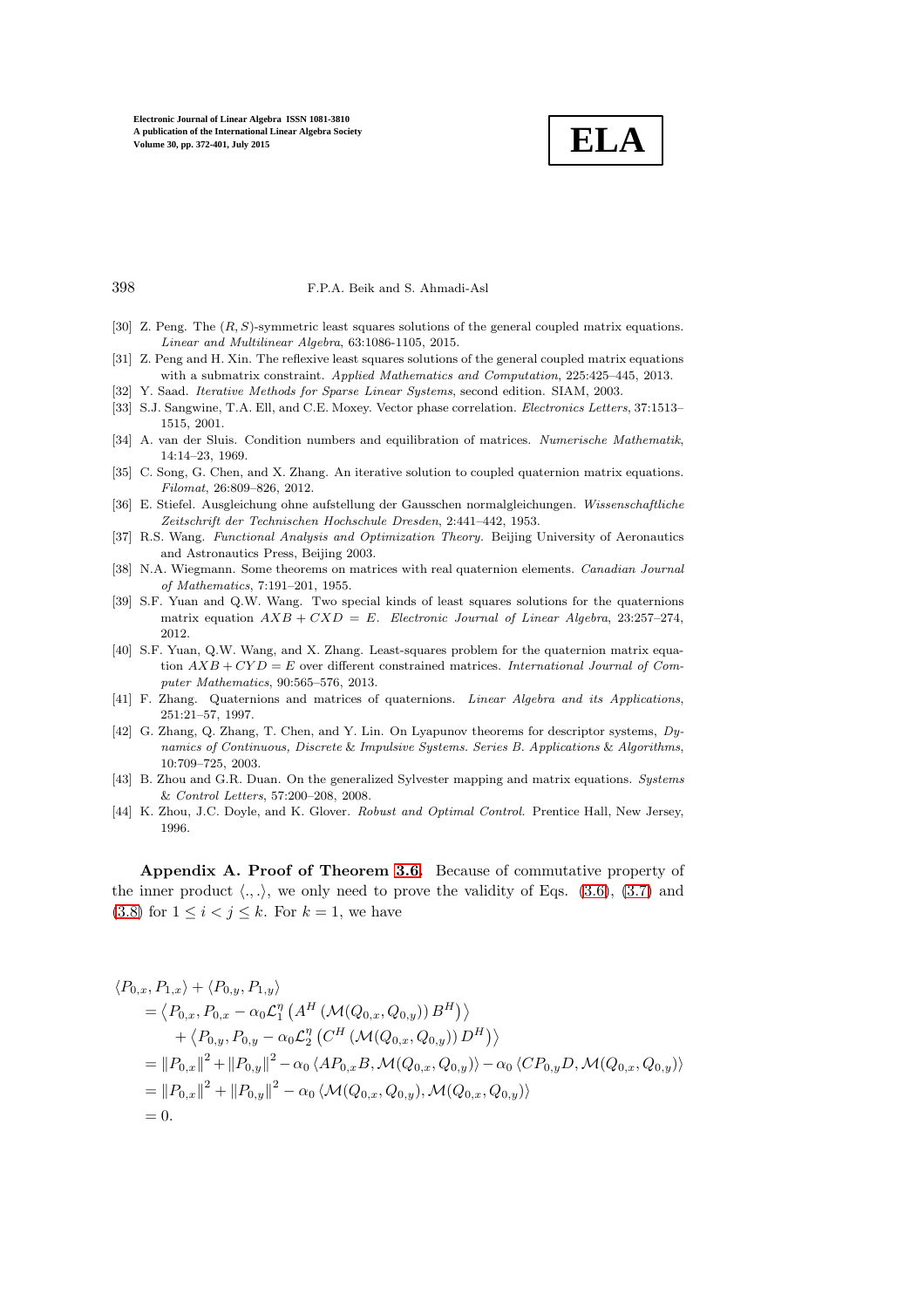

Iterative Algorithm for  $\eta$ -(Anti)-Hermitian Solutions of Quaternion Matrix Equations 399

$$
\langle \mathcal{M}(Q_{0,x}, Q_{0,y}), \mathcal{M}(Q_{1,x}, Q_{1,y}) \rangle
$$
  
=  $\langle \mathcal{M}(Q_{0,x}, Q_{0,y}), \mathcal{M}(P_{1,x} + \beta_0 Q_{0,x}, P_{1,y} + \beta_0 Q_{0,y}) \rangle$   
=  $\beta_0 || \mathcal{M}(Q_{0,x}, Q_{0,y})||^2 + \langle \mathcal{M}(Q_{0,x}, Q_{0,y}), \mathcal{M}(P_{1,x}, P_{1,y}) \rangle$   
=  $\beta_0 || \mathcal{M}(Q_{0,x}, Q_{0,y})||^2$   
+  $\frac{1}{\alpha_0} (\langle \mathcal{M}_1^*(R_0 - R_1), P_{1,x} \rangle + \langle \mathcal{M}_2^*(R_0 - R_1), P_{1,y} \rangle)$   
=  $\beta_0 || \mathcal{M}(Q_{0,x}, Q_{0,y})||^2$   
+  $\frac{1}{\alpha_0} (\langle \mathcal{L}_1^{\eta}(\mathcal{M}_1^*(R_0 - R_1)), P_{1,x} \rangle + \langle \mathcal{L}_2^{\eta}(\mathcal{M}_2^*(R_0 - R_1)), P_{1,y} \rangle)$   
=  $\beta_0 || \mathcal{M}(Q_{0,x}, Q_{0,y}) ||^2$   
+  $\frac{1}{\alpha_0} (\langle P_{0,x} - P_{1,x}, P_{1,x} \rangle + \langle P_{0,y} - P_{1,y}, P_{1,y} \rangle)$   
= 0.

Evidently, it can be seen that

$$
\langle P_{1,x}, Q_{0,x} \rangle + \langle P_{1,y}, Q_{0,y} \rangle = \langle P_{1,x}, P_{0,x} \rangle + \langle P_{1,y}, P_{0,y} \rangle = 0.
$$

Hence, the equations [\(3.6\)](#page-10-2)–[\(3.8\)](#page-10-2) are valid for  $k = 1$ . Suppose that assertions (3.6)– [\(3.8\)](#page-10-2) are true for  $i \leq s$ . To complete the proof, in the sequel, we demonstrate the validity of the conclusions for  $k=s+1.$  For  $i < s,$  it can be deuced that

$$
\langle P_{i,x}, P_{s+1,x} \rangle + \langle P_{i,y}, P_{s+1,y} \rangle
$$
  
\n
$$
= \langle P_{i,x}, P_{s,x} - \alpha_s \mathcal{L}_1^n \left( A^H \left( \mathcal{M}(Q_{s,x}, Q_{s,y}) \right) B^H \right) \rangle
$$
  
\n
$$
+ \langle P_{i,y}, P_{s,y} - \alpha_s \mathcal{L}_2^n \left( C^H \left( \mathcal{M}(Q_{s,x}, Q_{s,y}) \right) D^H \right) \rangle
$$
  
\n
$$
= -\alpha_s \langle \mathcal{M}_1(P_{i,x}), \mathcal{M}(Q_{s,x}, Q_{s,y}) \rangle
$$
  
\n
$$
- \alpha_s \langle \mathcal{M}_2(P_{i,y}), \mathcal{M}(Q_{s,x}, Q_{s,y}) \rangle
$$
  
\n
$$
= -\alpha_s \langle \mathcal{M}_1(Q_{i,x} - \beta_{i-1} Q_{i-1,x}), \mathcal{M}(Q_{s,x}, Q_{s,y}) \rangle
$$
  
\n
$$
- \alpha_s \langle \mathcal{M}_2(Q_{i,y} - \beta_{i-1} Q_{i-1,y}), \mathcal{M}(Q_{s,x}, Q_{s,y}) \rangle
$$
  
\n
$$
= 0,
$$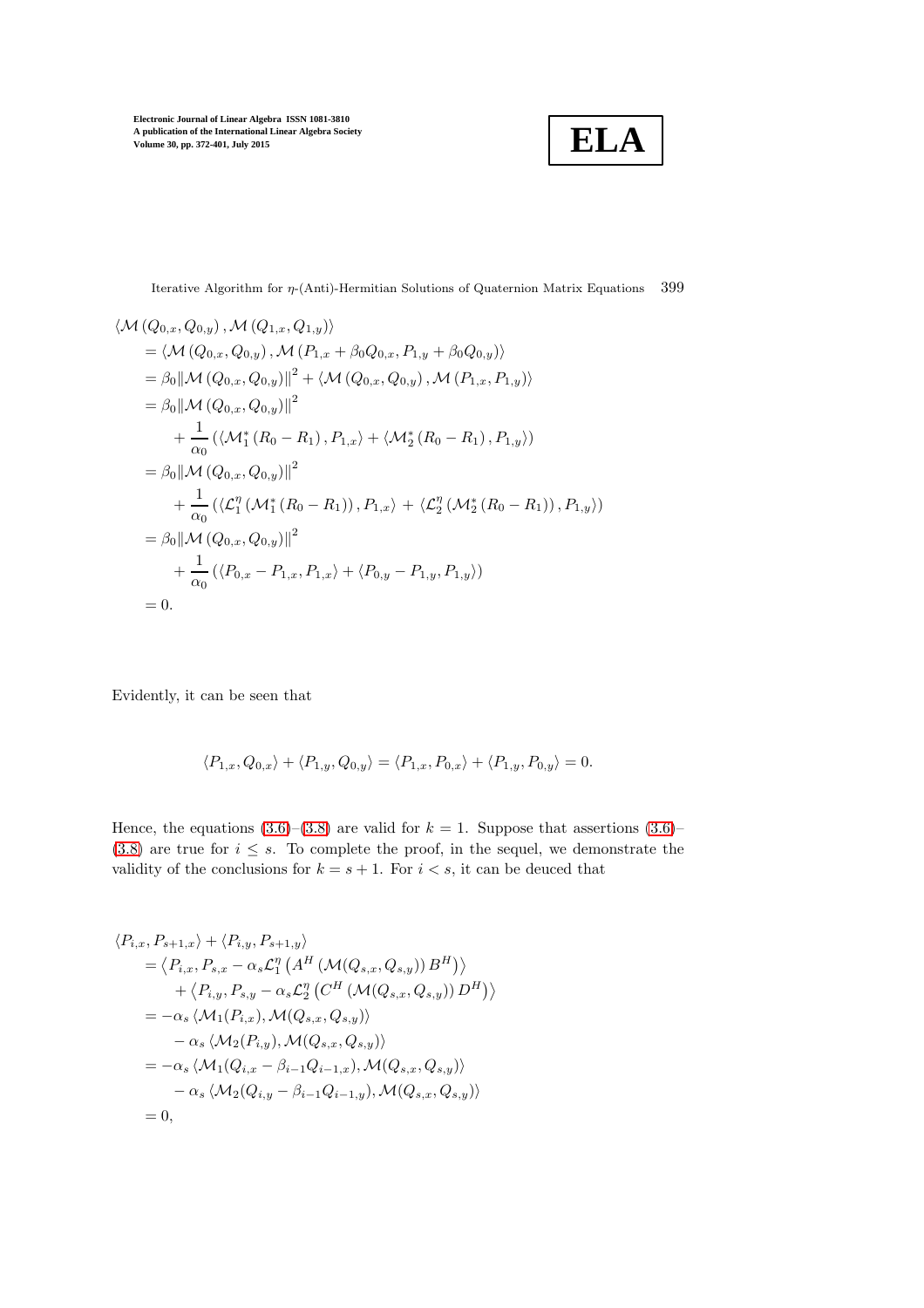

400 F.P.A. Beik and S. Ahmadi-Asl

$$
\langle \mathcal{M} (Q_{i,x}, Q_{i,y}), \mathcal{M} (Q_{s+1,x}, Q_{s+1,y}) \rangle
$$
  
\n
$$
= \langle \mathcal{M} (Q_{i,x}, Q_{i,y}), \mathcal{M} (P_{s+1,x} + \beta_s Q_{s,x}, P_{s+1,y} + \beta_s Q_{s,y}) \rangle
$$
  
\n
$$
= \langle \mathcal{M} (Q_{i,x}, Q_{i,y}), \mathcal{M} (P_{s+1,x}, P_{s+1,y}) \rangle
$$
  
\n
$$
= \frac{1}{\alpha_i} \langle R(i) - R(i+1), \mathcal{M} (P_{s+1,x}, P_{s+1,y}) \rangle
$$
  
\n
$$
= \frac{1}{\alpha_i} \langle \mathcal{M}_1^* (R(i) - R(i+1)), P_{s+1,x} \rangle + \frac{1}{\alpha_i} \langle \mathcal{M}_2^* (R(i) - R(i+1)), P_{s+1,y} \rangle
$$
  
\n
$$
= \frac{1}{\alpha_i} \langle \mathcal{M}_1^* (R(i)) - \mathcal{M}_1^* (R(i+1)), P_{s+1,x} \rangle
$$
  
\n
$$
+ \frac{1}{\alpha_i} \langle \mathcal{M}_2^* (R(i)) - \mathcal{M}_2^* (R(i+1)), P_{s+1,y} \rangle
$$
  
\n
$$
= \frac{1}{\alpha_i} \langle \mathcal{L}_1^{\eta} (\mathcal{M}_1^* (R(i)) - \mathcal{M}_1^* (R(i+1))), P_{s+1,x} \rangle
$$
  
\n
$$
+ \frac{1}{\alpha_i} \langle \mathcal{L}_2^{\eta} (\mathcal{M}_2^* (R(i)) - \mathcal{M}_2^* (R(i+1))), P_{s+1,y} \rangle
$$
  
\n
$$
= -\frac{1}{\alpha_i} (\langle P_{i+1,x}, P_{s+1,x} \rangle + \langle P_{i+1,y}, P_{s+1,y} \rangle) = 0,
$$

and,

$$
\langle Q_{i,x}, P_{s+1,x} \rangle + \langle Q_{i,y}, P_{s+1,y} \rangle
$$
  
=  $\langle Q_{i,x}, P_{s,x} - \alpha_s \mathcal{L}_1^n \left( A^H \left( \mathcal{M}(Q_{s,x}, Q_{s,y}) \right) B^H \right) \rangle$   
+  $\langle Q_{i,x}, P_{s,x} - \alpha_s \mathcal{L}_2^n \left( C^H \left( \mathcal{M}(Q_{s,x}, Q_{s,y}) \right) D^H \right) \rangle$   
=  $-\alpha_s \langle \mathcal{M}_1 (Q_{i,x}), \mathcal{M} (Q_{s,x}, Q_{s,y}) \rangle - \alpha_s \langle \mathcal{M}_2 (Q_{i,y}), \mathcal{M} (Q_{s,x}, Q_{s,y}) \rangle$   
=  $-\alpha_s \langle \mathcal{M} (Q_{i,x}, Q_{i,y}), \mathcal{M} (Q_{s,x}, Q_{s,y}) \rangle = 0.$ 

For  $i = s$ , we have

$$
\langle P_{s,x}, P_{s+1,x} \rangle + \langle P_{s,y}, P_{s+1,y} \rangle \n= \langle P_{s,x}, P_{s,x} - \alpha_s \mathcal{L}_1^n \left( A^H \left( \mathcal{M}(Q_{s,x}, Q_{s,y}) \right) B^H \right) \rangle \n+ \langle P_{s,y}, P_{s,y} - \alpha_s \mathcal{L}_2^n \left( C^H \left( \mathcal{M}(Q_{s,x}, Q_{s,y}) \right) D^H \right) \rangle \n= \|P_{s,x}\|^2 + \|P_{s,y}\|^2 - \alpha_s \langle \mathcal{M}_1 (P_{s,x}) , \mathcal{M}(Q_{s,x}, Q_{s,y}) \rangle \n- \alpha_s \langle \mathcal{M}_2 (P_{s,y}) , \mathcal{M}(Q_{s,x}, Q_{s,y}) \rangle \n= \|P_{s,x}\|^2 + \|P_{s,y}\|^2 - \alpha_s \langle \mathcal{M}(P_{s,x}, P_{s,y}) , \mathcal{M}(Q_{s,x}, Q_{s,y}) \rangle \n= \|P_{s,x}\|^2 + \|P_{s,y}\|^2 - \alpha_s \langle \mathcal{M}(Q_{s,x}, Q_{s,y}) , \mathcal{M}(Q_{s,x}, Q_{s,y}) \rangle = 0,
$$